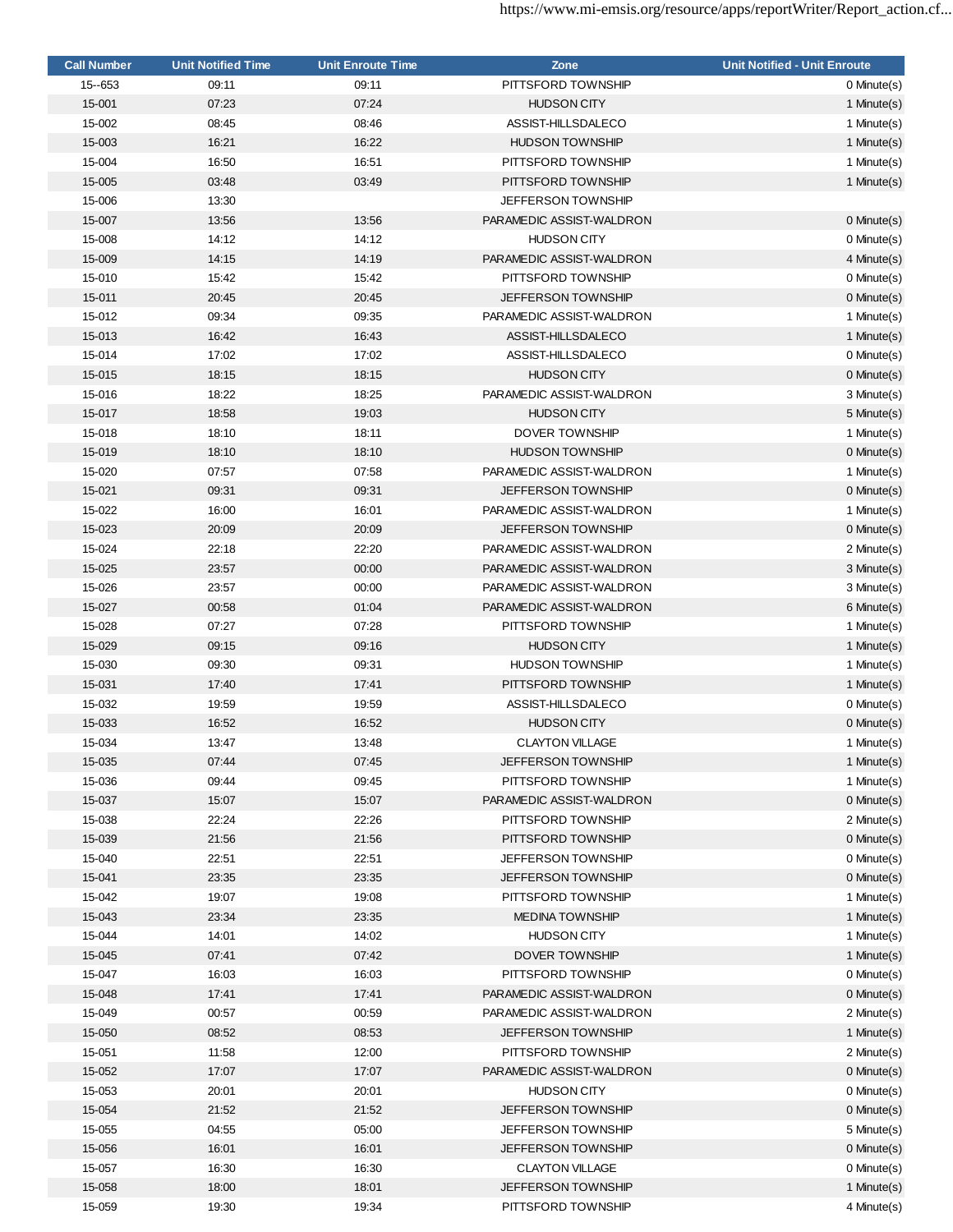| <b>Call Number</b> | <b>Unit Notified Time</b> | <b>Unit Enroute Time</b> | Zone                      | <b>Unit Notified - Unit Enroute</b> |
|--------------------|---------------------------|--------------------------|---------------------------|-------------------------------------|
| 15-060             | 13:01                     | 13:01                    | <b>JEFFERSON TOWNSHIP</b> | $0$ Minute $(s)$                    |
| 15-061             | 10:04                     | 10:06                    | <b>HUDSON CITY</b>        | 2 Minute(s)                         |
| 15-062             | 12:20                     | 12:20                    | <b>HUDSON CITY</b>        | $0$ Minute $(s)$                    |
| 15-063             | 14:31                     | 14:31                    | PITTSFORD TOWNSHIP        | 0 Minute(s)                         |
| 15-064             | 20:58                     | 20:58                    | <b>HUDSON CITY</b>        | 0 Minute(s)                         |
| 15-065             | 12:52                     | 12:54                    | PARAMEDIC ASSIST-WALDRON  | 2 Minute(s)                         |
| 15-066             | 15:10                     | 15:12                    | ASSIST-HILLSDALECO        | 2 Minute(s)                         |
| 15-067             | 15:51                     | 15:51                    | PARAMEDIC ASSIST-WALDRON  | 0 Minute(s)                         |
| 15-068             | 13:18                     | 13:19                    | <b>HUDSON CITY</b>        | 1 Minute(s)                         |
| 15-069             | 20:27                     | 20:29                    | PITTSFORD TOWNSHIP        | 2 Minute(s)                         |
| 15-070             | 07:34                     | 07:35                    | PARAMEDIC ASSIST-WALDRON  | 1 Minute(s)                         |
| 15-071             | 15:42                     | 15:43                    | <b>HUDSON TOWNSHIP</b>    | 1 Minute(s)                         |
| 15-072             | 19:00                     | 19:01                    | <b>JEFFERSON TOWNSHIP</b> | 1 Minute(s)                         |
| 15-073             | 06:19                     | 06:21                    | <b>JEFFERSON TOWNSHIP</b> | 2 Minute(s)                         |
| 15-074             | 11:15                     | 11:16                    | <b>JEFFERSON TOWNSHIP</b> | 1 Minute(s)                         |
| 15-075             | 20:39                     | 20:39                    | <b>JEFFERSON TOWNSHIP</b> | 0 Minute(s)                         |
| 15-076             | 05:26                     | 05:26                    | <b>JEFFERSON TOWNSHIP</b> | 0 Minute(s)                         |
| 15-077             | 10:38                     | 10:39                    | ASSIST-HILLSDALECO        | 1 Minute(s)                         |
| 15-078             | 19:24                     | 19:25                    | ASSIST-HILLSDALECO        | 1 Minute(s)                         |
| 15-079             | 09:09                     | 09:10                    | <b>HUDSON CITY</b>        | 1 Minute(s)                         |
| 15-080             | 13:30                     | 13:30                    | <b>HUDSON CITY</b>        | 0 Minute(s)                         |
| 15-081             | 14:04                     | 14:04                    | <b>HUDSON TOWNSHIP</b>    | 0 Minute(s)                         |
| 15-082             | 14:05                     | 14:08                    | PITTSFORD TOWNSHIP        | 3 Minute(s)                         |
| 15-083             | 23:32                     | 23:34                    | PARAMEDIC ASSIST-WALDRON  | 2 Minute(s)                         |
| 15-084             | 09:14                     | 09:15                    | PITTSFORD TOWNSHIP        | 1 Minute(s)                         |
| 15-085             | 17:48                     | 17:49                    | <b>JEFFERSON TOWNSHIP</b> | 1 Minute(s)                         |
| 15-086             | 18:06                     | 18:07                    | PARAMEDIC ASSIST-WALDRON  | 1 Minute(s)                         |
| 15-087             | 19:39                     | 19:40                    | <b>HUDSON CITY</b>        | 1 Minute(s)                         |
| 15-088             | 04:16                     | 04:18                    | ASSIST-HILLSDALECO        | 2 Minute(s)                         |
| 15-089             | 07:05                     | 07:05                    | <b>HUDSON CITY</b>        | 0 Minute(s)                         |
| 15-090             | 08:42                     | 08:43                    | ASSIST-LENAWEECO          | 1 Minute(s)                         |
| 15-091             | 18:03                     | 18:04                    | <b>MEDINA TOWNSHIP</b>    | 1 Minute(s)                         |
| 15-092             | 02:20                     | 02:22                    | <b>JEFFERSON TOWNSHIP</b> | 2 Minute(s)                         |
| 15-093             | 03:59                     | 03:59                    | <b>HUDSON CITY</b>        | 0 Minute(s)                         |
| 15-094             | 17:39                     | 17:39                    | <b>DOVER TOWNSHIP</b>     | 0 Minute(s)                         |
| 15-095             | 18:38                     | 18:39                    | <b>HUDSON CITY</b>        | 1 Minute(s)                         |
| 15-096             | 22:00                     | 22:01                    | <b>CLAYTON VILLAGE</b>    | 1 Minute(s)                         |
| 15-097             | 19:35                     | 19:37                    | PARAMEDIC ASSIST-WALDRON  | 2 Minute(s)                         |
| 15-098             | 09:51                     | 09:52                    | PARAMEDIC ASSIST-WALDRON  | 1 Minute(s)                         |
| 15-099             | 14:16                     | 14:18                    | PITTSFORD TOWNSHIP        | 2 Minute(s)                         |
| 15-100             | 16:15                     | 16:15                    | <b>HUDSON CITY</b>        | 0 Minute(s)                         |
| 15-1000            | 02:13                     | 02:15                    | <b>HUDSON CITY</b>        | 2 Minute(s)                         |
| 15-1001            | 18:05                     | 18:06                    | <b>HUDSON CITY</b>        | 1 Minute(s)                         |
| 15-1002            | 16:33                     | 16:34                    | ASSIST-HILLSDALECO        | 1 Minute(s)                         |
| 15-1003            | 19:14                     | 19:14                    | <b>MEDINA TOWNSHIP</b>    | 0 Minute(s)                         |
| 15-1004            | 23:00                     | 23:02                    | <b>HUDSON CITY</b>        | 2 Minute(s)                         |
| 15-1005            | 01:21                     | 01:23                    | <b>HUDSON TOWNSHIP</b>    | 2 Minute(s)                         |
| 15-1006            | 07:33                     | 07:34                    | PARAMEDIC ASSIST-WALDRON  | 1 Minute(s)                         |
| 15-1007            | 10:15                     | 10:15                    | <b>JEFFERSON TOWNSHIP</b> | 0 Minute(s)                         |
| 15-1008            | 13:58                     | 13:59                    | <b>HUDSON CITY</b>        | 1 Minute(s)                         |
| 15-1009            | 14:29                     | 14:30                    | <b>HUDSON CITY</b>        | 1 Minute(s)                         |
| 15-101             | 11:56                     | 11:57                    | ASSIST-HILLSDALECO        | 1 Minute(s)                         |
| 15-1010            | 22:17                     | 22:18                    | PARAMEDIC ASSIST-WALDRON  | 1 Minute(s)                         |
| 15-1011            | 15:01                     | 15:03                    | <b>HUDSON CITY</b>        | 2 Minute(s)                         |
| 15-1012            | 16:30                     | 16:31                    | PITTSFORD TOWNSHIP        | 1 Minute(s)                         |
| 15-1013            | 20:10                     | 20:12                    | PARAMEDIC ASSIST-WALDRON  | 2 Minute(s)                         |
| 15-1014            | 21:16                     | 21:16                    | <b>MEDINA TOWNSHIP</b>    | 0 Minute(s)                         |
| 15-1015            | 03:50                     | 03:51                    | PITTSFORD TOWNSHIP        | 1 Minute(s)                         |
| 15-1016            | 00:27                     | 00:29                    | ASSIST-LENAWEECO          | 2 Minute(s)                         |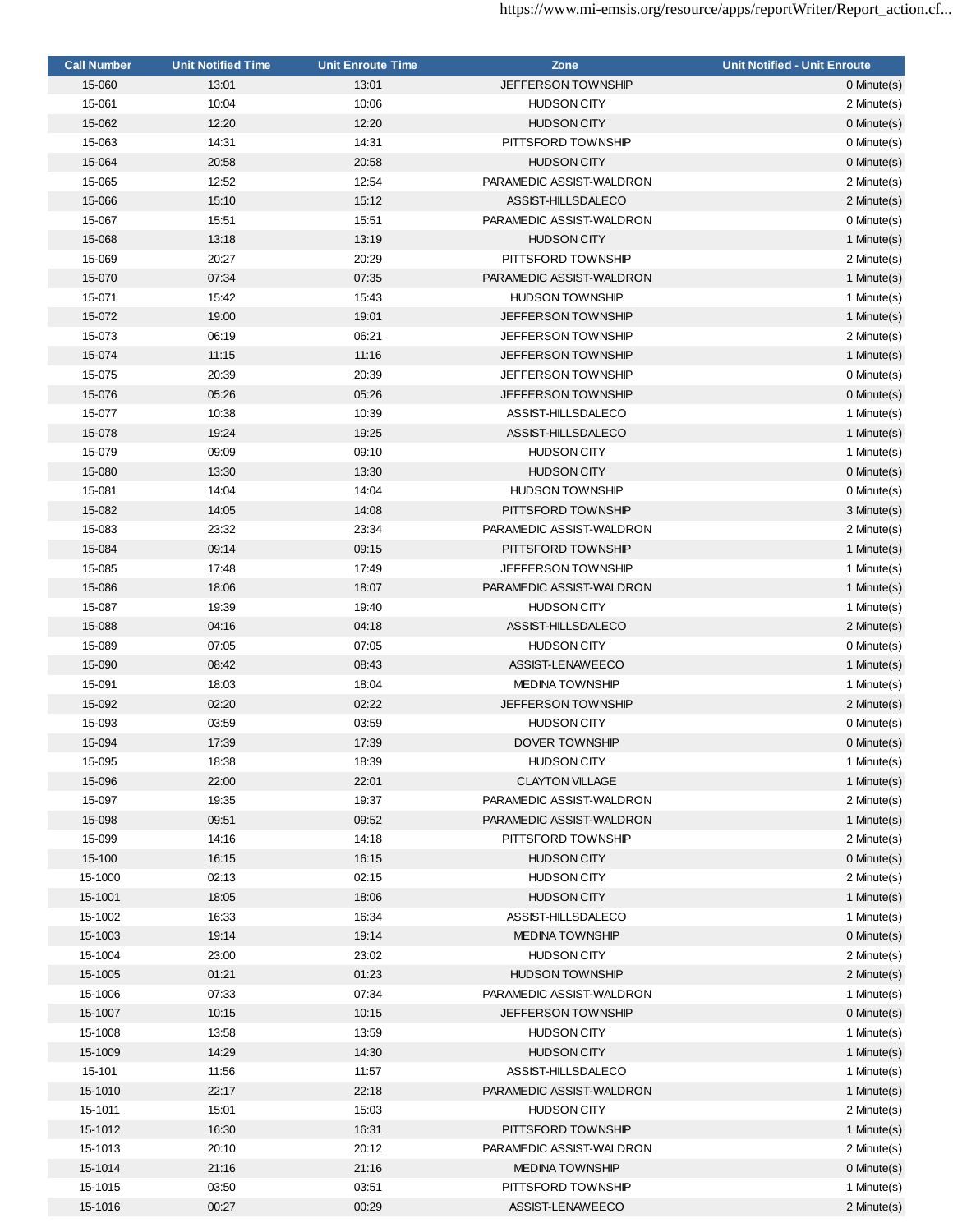| <b>Call Number</b> | <b>Unit Notified Time</b> | <b>Unit Enroute Time</b> | Zone                                            | <b>Unit Notified - Unit Enroute</b> |
|--------------------|---------------------------|--------------------------|-------------------------------------------------|-------------------------------------|
| 15-1017            | 10:26                     | 10:27                    | <b>JEFFERSON TOWNSHIP</b>                       | 1 Minute(s)                         |
| 15-1018            | 00:42                     | 00:43                    | <b>JEFFERSON TOWNSHIP</b>                       | 1 Minute(s)                         |
| 15-1019            | 18:54                     | 18:55                    | PITTSFORD TOWNSHIP                              | 1 Minute(s)                         |
| 15-102             | 23:46                     | 23:48                    | <b>JEFFERSON TOWNSHIP</b>                       | 2 Minute(s)                         |
| 15-1020            | 10:36                     | 10:37                    | <b>JEFFERSON TOWNSHIP</b>                       | 1 Minute(s)                         |
| 15-1021            | 18:28                     | 18:29                    | PITTSFORD TOWNSHIP                              | 1 Minute(s)                         |
| 15-1022            | 10:45                     | 10:46                    | DOVER TOWNSHIP                                  | 1 Minute(s)                         |
| 15-1023            | 12:53                     | 12:53                    | <b>JEFFERSON TOWNSHIP</b>                       | $0$ Minute $(s)$                    |
| 15-1024            | 07:06                     | 07:06                    | <b>JEFFERSON TOWNSHIP</b>                       | 0 Minute(s)                         |
| 15-1025            | 11:42                     | 11:42                    | <b>HUDSON CITY</b>                              | 0 Minute(s)                         |
| 15-1026            | 18:41                     | 18:41                    | ASSIST-HILLSDALECO                              | 0 Minute(s)                         |
| 15-1027            | 22:15                     | 22:15                    | PARAMEDIC ASSIST-WALDRON                        | 0 Minute(s)                         |
| 15-1028            | 08:45                     | 08:45                    | PARAMEDIC ASSIST-WALDRON                        | 0 Minute(s)                         |
| 15-1029            | 13:29                     | 13:30                    | ASSIST-LENAWEECO                                | 1 Minute(s)                         |
| 15-103             | 09:11                     | 09:12                    | PARAMEDIC ASSIST-WALDRON                        | 1 Minute(s)                         |
| 15-1030            | 17:38                     |                          |                                                 |                                     |
|                    |                           | 17:40<br>09:45           | <b>JEFFERSON TOWNSHIP</b><br>PITTSFORD TOWNSHIP | 2 Minute(s)                         |
| 15-1031            | 09:44                     |                          |                                                 | 1 Minute(s)                         |
| 15-1032            | 11:36                     | 11:36                    | <b>HUDSON CITY</b>                              | 0 Minute(s)                         |
| 15-1033            | 13:41                     | 13:41                    | <b>HUDSON CITY</b>                              | 0 Minute(s)                         |
| 15-1034            | 14:48                     | 14:50                    | ASSIST-HILLSDALECO                              | 2 Minute(s)                         |
| 15-1035            | 17:53                     | 17:54                    | ASSIST-HILLSDALECO                              | 1 Minute(s)                         |
| 15-1036            | 21:43                     | 21:43                    | ASSIST-HILLSDALECO                              | $0$ Minute $(s)$                    |
| 15-1037            | 22:03                     | 22:08                    | <b>JEFFERSON TOWNSHIP</b>                       | 5 Minute(s)                         |
| 15-1038            | 08:05                     | 08:06                    | <b>CLAYTON VILLAGE</b>                          | 1 Minute(s)                         |
| 15-1039            | 17:01                     | 17:01                    | <b>HUDSON TOWNSHIP</b>                          | 0 Minute(s)                         |
| 15-104             | 01:45                     | 01:47                    | PARAMEDIC ASSIST-WALDRON                        | 2 Minute(s)                         |
| 15-105             | 01:45                     | 01:48                    | PARAMEDIC ASSIST-WALDRON                        | 3 Minute(s)                         |
| 15-106             | 10:19                     | 10:20                    | PARAMEDIC ASSIST-WALDRON                        | 1 Minute(s)                         |
| 15-107             | 11:57                     | 11:57                    | PITTSFORD TOWNSHIP                              | 0 Minute(s)                         |
| 15-108             | 16:56                     | 16:57                    | ASSIST-HILLSDALECO                              | 1 Minute(s)                         |
| 15-109             | 08:07                     | 08:08                    | PARAMEDIC ASSIST-WALDRON                        | 1 Minute(s)                         |
| 15-110             | 18:56                     | 18:57                    | PARAMEDIC ASSIST-WALDRON                        | 1 Minute(s)                         |
| 15-111             | 20:32                     | 20:33                    | <b>CLAYTON VILLAGE</b>                          | 1 Minute(s)                         |
| 15-112             | 03:41                     | 03:43                    | PARAMEDIC ASSIST-WALDRON                        | 2 Minute(s)                         |
| 15-113             | 09:58                     | 10:05                    | PITTSFORD TOWNSHIP                              | 7 Minute(s)                         |
| 15-114             | 11:12                     | 11:12                    | PITTSFORD TOWNSHIP                              | 0 Minute(s)                         |
| 15-115             | 11:51                     | 11:52                    | <b>HUDSON CITY</b>                              | 1 Minute(s)                         |
| 15-116             | 11:51                     | 11:52                    | <b>HUDSON TOWNSHIP</b>                          | 1 Minute(s)                         |
| 15-117             | 11:51                     | 11:52                    | <b>HUDSON TOWNSHIP</b>                          | 1 Minute(s)                         |
| 15-118             | 11:51                     | 11:52                    | <b>HUDSON TOWNSHIP</b>                          | 1 Minute(s)                         |
| 15-118             | 11:51                     | 11:52                    | <b>HUDSON TOWNSHIP</b>                          | 1 Minute(s)                         |
| 15-119             | 13:55                     | 13:56                    | <b>HUDSON TOWNSHIP</b>                          | 1 Minute(s)                         |
| 15-120             | 14:22                     | 14:24                    | PARAMEDIC ASSIST-WALDRON                        | 2 Minute(s)                         |
| 15-121             | 16:46                     | 16:48                    | <b>HUDSON CITY</b>                              | 2 Minute(s)                         |
| 15-122             | 17:14                     | 17:15                    | PITTSFORD TOWNSHIP                              | 1 Minute(s)                         |
| 15-123             | 17:15                     | 17:18                    | PITTSFORD TOWNSHIP                              | 3 Minute(s)                         |
| 15-124             | 17:22                     | 17:22                    | PITTSFORD TOWNSHIP                              | 0 Minute(s)                         |
| 15-125             | 19:47                     | 19:50                    | <b>HUDSON TOWNSHIP</b>                          | 3 Minute(s)                         |
|                    |                           | 10:54                    |                                                 |                                     |
| 15-126             | 10:53                     |                          | <b>HUDSON CITY</b>                              | 1 Minute(s)                         |
| 15-127             | 08:52                     | 08:53                    | JEFFERSON TOWNSHIP                              | 1 Minute(s)                         |
| 15-128             | 17:39                     | 17:39                    | <b>JEFFERSON TOWNSHIP</b>                       | 0 Minute(s)                         |
| 15-129             | 08:53                     | 08:54                    | <b>HUDSON CITY</b>                              | 1 Minute(s)                         |
| 15-130             | 10:56                     | 10:57                    | <b>HUDSON CITY</b>                              | 1 Minute(s)                         |
| 15-131             | 00:59                     | 01:04                    | <b>HUDSON CITY</b>                              | 5 Minute(s)                         |
| 15-132             | 13:42                     | 13:43                    | <b>HUDSON CITY</b>                              | 1 Minute(s)                         |
| 15-133             | 14:43                     | 14:44                    | PITTSFORD TOWNSHIP                              | 1 Minute(s)                         |
| 15-134             | 18:21                     | 18:22                    | <b>HUDSON CITY</b>                              | 1 Minute(s)                         |
| 15-136             | 10:42                     | 10:44                    | <b>HUDSON CITY</b>                              | 2 Minute(s)                         |
| 15-137             | 10:23                     | 10:23                    | PITTSFORD TOWNSHIP                              | 0 Minute(s)                         |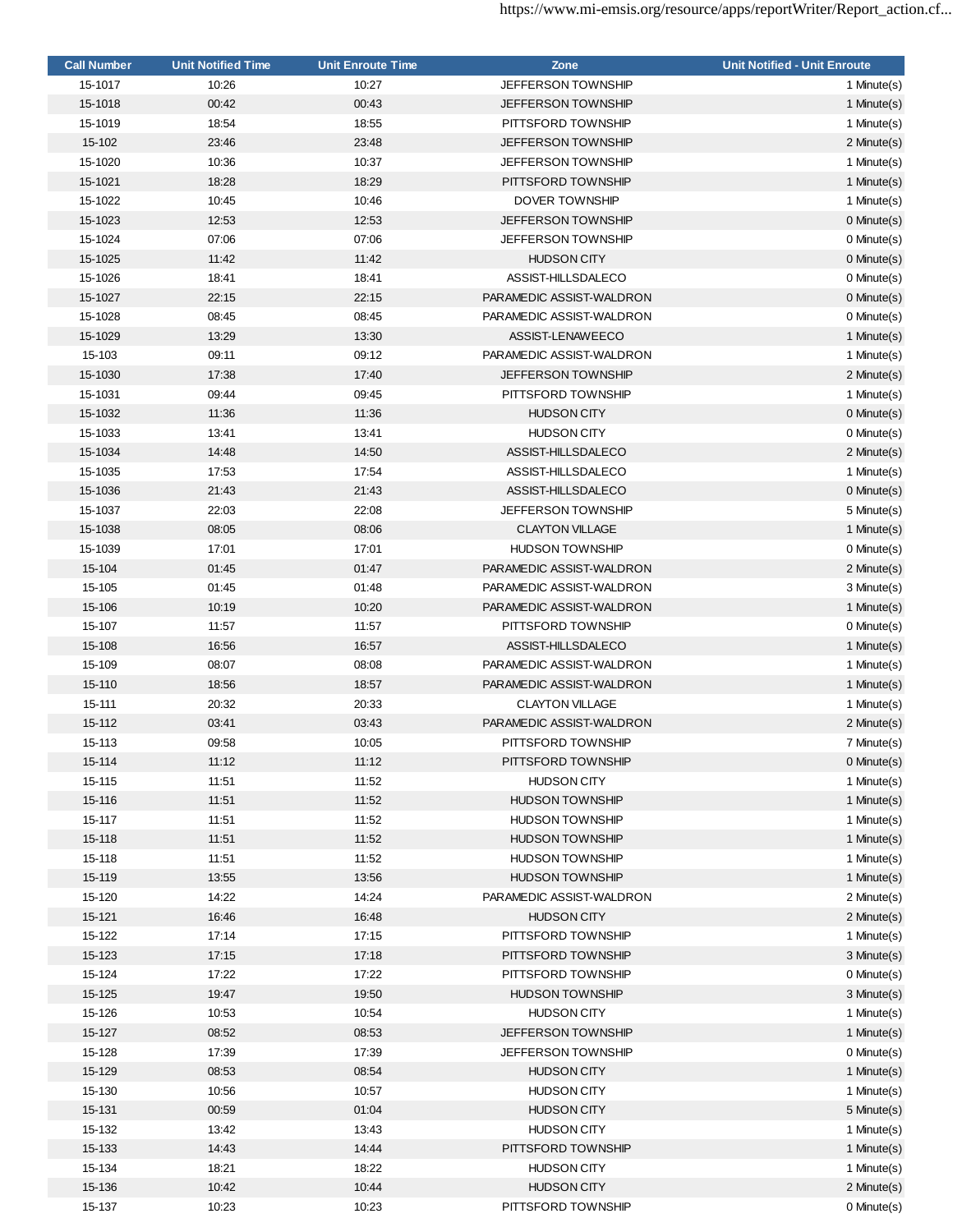| <b>Call Number</b> | <b>Unit Notified Time</b> | <b>Unit Enroute Time</b> | Zone                      | <b>Unit Notified - Unit Enroute</b> |
|--------------------|---------------------------|--------------------------|---------------------------|-------------------------------------|
| 15-138             | 12:03                     | 12:05                    | <b>HUDSON CITY</b>        | 2 Minute(s)                         |
| 15-139             | 14:44                     | 14:45                    | <b>HUDSON CITY</b>        | 1 Minute(s)                         |
| 15-140             | 05:26                     | 05:27                    | <b>JEFFERSON TOWNSHIP</b> | 1 Minute(s)                         |
| 15-141             | 06:51                     | 06:51                    | <b>JEFFERSON TOWNSHIP</b> | 0 Minute(s)                         |
| 15-142             | 08:10                     | 08:10                    | <b>HUDSON CITY</b>        | 0 Minute(s)                         |
| 15-143             | 08:35                     | 08:35                    | <b>JEFFERSON TOWNSHIP</b> | 0 Minute(s)                         |
| 15-144             | 12:22                     | 12:26                    | PARAMEDIC ASSIST-WALDRON  | 4 Minute(s)                         |
| 15-145             | 23:16                     | 23:17                    | JEFFERSON TOWNSHIP        | 1 Minute(s)                         |
| 15-146             | 08:56                     | 08:57                    | <b>HUDSON CITY</b>        | 1 Minute(s)                         |
| 15-147             | 09:23                     | 09:24                    | <b>JEFFERSON TOWNSHIP</b> | 1 Minute(s)                         |
| 15-148             | 17:42                     | 17:44                    | ASSIST-HILLSDALECO        | 2 Minute(s)                         |
| 15-149             | 17:54                     | 17:55                    | ASSIST-HILLSDALECO        | 1 Minute(s)                         |
| 15-150             | 18:52                     | 18:52                    | PARAMEDIC ASSIST-WALDRON  | $0$ Minute $(s)$                    |
| 15-151             | 19:22                     | 19:24                    | PARAMEDIC ASSIST-WALDRON  | 2 Minute(s)                         |
| 15-152             | 19:40                     | 19:41                    | <b>HUDSON CITY</b>        | 1 Minute(s)                         |
| 15-153             | 03:57                     | 04:01                    | <b>MEDINA TOWNSHIP</b>    | 4 Minute(s)                         |
| 15-154             | 09:26                     | 09:27                    | <b>HUDSON CITY</b>        | 1 Minute(s)                         |
| 15-155             | 22:45                     | 22:46                    | PARAMEDIC ASSIST-WALDRON  | 1 Minute(s)                         |
| 15-156             | 12:52                     | 12:53                    | <b>JEFFERSON TOWNSHIP</b> | 1 Minute(s)                         |
|                    |                           |                          |                           |                                     |
| 15-157             | 03:37                     | 03:38                    | PARAMEDIC ASSIST-WALDRON  | 1 Minute(s)                         |
| 15-158             | 09:10                     | 09:11                    | PARAMEDIC ASSIST-WALDRON  | 1 Minute(s)                         |
| 15-159             | 16:19                     | 16:20                    | <b>HUDSON TOWNSHIP</b>    | 1 Minute(s)                         |
| 15-160             | 16:52                     | 16:52                    | <b>JEFFERSON TOWNSHIP</b> | $0$ Minute $(s)$                    |
| 15-161             | 02:27                     | 02:28                    | <b>JEFFERSON TOWNSHIP</b> | 1 Minute(s)                         |
| 15-162             | 08:10                     | 08:11                    | <b>HUDSON CITY</b>        | 1 Minute(s)                         |
| 15-163             | 18:43                     | 18:43                    | PITTSFORD TOWNSHIP        | 0 Minute(s)                         |
| 15-164             | 23:27                     | 23:28                    | <b>JEFFERSON TOWNSHIP</b> | 1 Minute(s)                         |
| 15-165             | 00:40                     | 00:41                    | <b>HUDSON CITY</b>        | 1 Minute(s)                         |
| 15-166             | 08:26                     | 08:26                    | <b>HUDSON CITY</b>        | $0$ Minute $(s)$                    |
| 15-167             | 15:26                     | 15:26                    | PITTSFORD TOWNSHIP        | 0 Minute(s)                         |
| 15-168             | 23:31                     | 23:32                    | <b>HUDSON CITY</b>        | 1 Minute(s)                         |
| 15-169             | 07:29                     | 07:30                    | PITTSFORD TOWNSHIP        | 1 Minute(s)                         |
| 15-171             | 19:00                     | 19:00                    | PITTSFORD TOWNSHIP        | 0 Minute(s)                         |
| 15-172             | 05:36                     | 05:38                    | PARAMEDIC ASSIST-WALDRON  | 2 Minute(s)                         |
| 15-173             | 13:09                     | 13:09                    | PITTSFORD TOWNSHIP        | 0 Minute(s)                         |
| 15-174             | 20:06                     | 20:07                    | PITTSFORD TOWNSHIP        | 1 Minute(s)                         |
| 15-175             | 03:29                     | 03:33                    | DOVER TOWNSHIP            | 4 Minute(s)                         |
| 15-176             | 14:25                     | 14:27                    | <b>JEFFERSON TOWNSHIP</b> | 2 Minute(s)                         |
| 15-177             | 22:23                     | 22:23                    | <b>JEFFERSON TOWNSHIP</b> | 0 Minute(s)                         |
| 15-178             | 15:20                     | 15:22                    | PARAMEDIC ASSIST-WALDRON  | 2 Minute(s)                         |
| 15-179             | 20:42                     | 20:44                    | <b>HUDSON CITY</b>        | 2 Minute(s)                         |
| 15-180             | 22:41                     | 22:43                    | <b>MEDINA TOWNSHIP</b>    | 2 Minute(s)                         |
| 15-181             | 08:18                     | 08:19                    | <b>HUDSON CITY</b>        | 1 Minute(s)                         |
| 15-182             | 17:30                     | 17:32                    | ASSIST-HILLSDALECO        | 2 Minute(s)                         |
| 15-183             | 15:00                     | 15:01                    | PARAMEDIC ASSIST-WALDRON  | 1 Minute(s)                         |
| 15-184             | 15:00                     | 15:01                    | PARAMEDIC ASSIST-WALDRON  | 1 Minute(s)                         |
| 15-185             | 17:30                     | 17:30                    | <b>CLAYTON VILLAGE</b>    | 0 Minute(s)                         |
| 15-186             | 17:30                     | 17:30                    | <b>CLAYTON VILLAGE</b>    | 0 Minute(s)                         |
| 15-187             | 12:51                     | 12:53                    | <b>HUDSON TOWNSHIP</b>    | 2 Minute(s)                         |
| 15-188             | 22:32                     | 22:32                    | <b>HUDSON TOWNSHIP</b>    | 0 Minute(s)                         |
| 15-189             | 09:53                     | 09:55                    | PARAMEDIC ASSIST-WALDRON  | 2 Minute(s)                         |
| 15-190             | 10:19                     | 10:22                    | ASSIST-HILLSDALECO        | 3 Minute(s)                         |
| 15-191             | 02:09                     | 02:12                    | <b>HUDSON CITY</b>        | 3 Minute(s)                         |
| 15-192             | 12:11                     | 12:11                    | <b>HUDSON TOWNSHIP</b>    | 0 Minute(s)                         |
| 15-193             | 08:13                     | 08:14                    | PITTSFORD TOWNSHIP        | 1 Minute(s)                         |
| 15-194             | 15:42                     | 15:43                    | PARAMEDIC ASSIST-WALDRON  | 1 Minute(s)                         |
| 15-195             | 01:06                     | 01:08                    | <b>HUDSON CITY</b>        | 2 Minute(s)                         |
| 15-196             | 12:08                     | 12:09                    | PARAMEDIC ASSIST-WALDRON  | 1 Minute(s)                         |
| 15-197             | 15:53                     | 15:54                    | JEFFERSON TOWNSHIP        | 1 Minute(s)                         |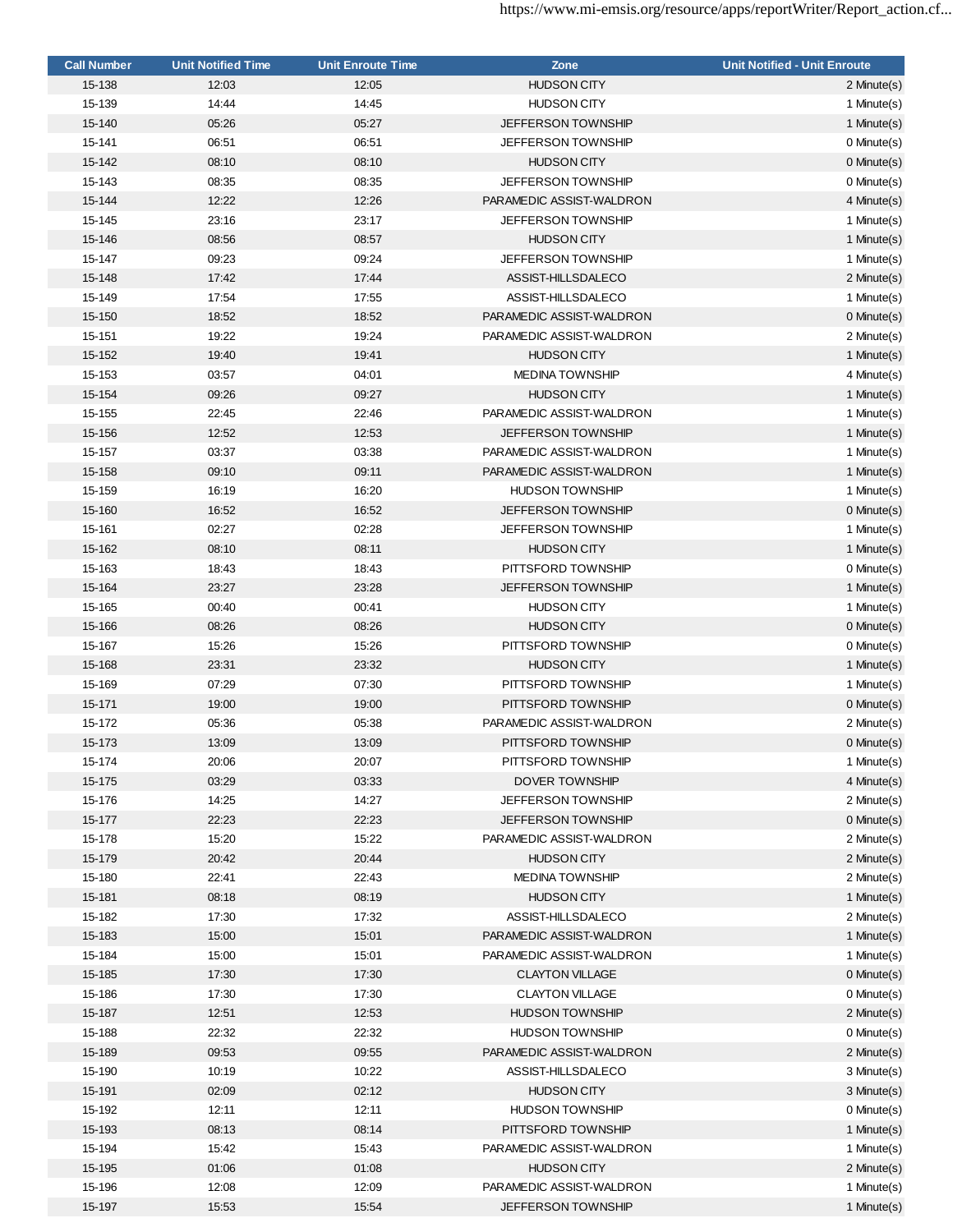| <b>Call Number</b> | <b>Unit Notified Time</b> | <b>Unit Enroute Time</b> | Zone                      | <b>Unit Notified - Unit Enroute</b> |
|--------------------|---------------------------|--------------------------|---------------------------|-------------------------------------|
| 15-198             | 22:40                     | 22:43                    | ASSIST-HILLSDALECO        | 3 Minute(s)                         |
| 15-199             | 18:42                     | 18:43                    | <b>HUDSON CITY</b>        | 1 Minute(s)                         |
| 15-201             | 11:29                     | 11:29                    | PARAMEDIC ASSIST-WALDRON  | 0 Minute(s)                         |
| 15-202             | 15:33                     | 15:33                    | <b>DOVER TOWNSHIP</b>     | 0 Minute(s)                         |
| 15-203             | 22:21                     | 22:22                    | <b>JEFFERSON TOWNSHIP</b> | 1 Minute(s)                         |
| 15-204             | 07:14                     | 07:15                    | <b>HUDSON TOWNSHIP</b>    | 1 Minute(s)                         |
| 15-205             | 21:06                     | 21:07                    | PITTSFORD TOWNSHIP        | 1 Minute(s)                         |
| 15-206             | 22:42                     | 22:43                    | <b>HUDSON CITY</b>        | 1 Minute(s)                         |
| 15-207             | 03:04                     | 03:08                    | JEFFERSON TOWNSHIP        | 4 Minute(s)                         |
| 15-208             | 11:46                     | 11:47                    | <b>HUDSON CITY</b>        | 1 Minute(s)                         |
| 15-209             | 19:17                     | 19:18                    | JEFFERSON TOWNSHIP        | 1 Minute(s)                         |
| 15-210             | 19:20                     | 19:21                    | <b>HUDSON CITY</b>        | 1 Minute(s)                         |
| 15-211             | 04:43                     | 04:45                    | <b>HUDSON CITY</b>        | 2 Minute(s)                         |
| 15-212             | 09:12                     | 09:13                    | <b>HUDSON TOWNSHIP</b>    | 1 Minute(s)                         |
|                    |                           |                          |                           |                                     |
| 15-214             | 23:33                     | 23:34                    | PARAMEDIC ASSIST-WALDRON  | 1 Minute(s)                         |
| 15-215             | 09:19                     | 09:20                    | DOVER TOWNSHIP            | 1 Minute(s)                         |
| 15-216             | 11:52                     | 11:53                    | <b>HUDSON CITY</b>        | 1 Minute(s)                         |
| 15-217             | 12:47                     | 12:48                    | PITTSFORD TOWNSHIP        | 1 Minute(s)                         |
| 15-218             | 15:11                     | 15:11                    | <b>JEFFERSON TOWNSHIP</b> | 0 Minute(s)                         |
| 15-219             | 22:48                     | 22:49                    | PARAMEDIC ASSIST-WALDRON  | 1 Minute(s)                         |
| 15-220             | 23:17                     | 23:17                    | <b>JEFFERSON TOWNSHIP</b> | 0 Minute(s)                         |
| 15-221             | 07:49                     | 07:49                    | <b>JEFFERSON TOWNSHIP</b> | $0$ Minute $(s)$                    |
| 15-222             | 20:57                     | 20:59                    | ASSIST-LENAWEECO          | 2 Minute(s)                         |
| 15-223             | 07:26                     | 07:26                    | <b>HUDSON CITY</b>        | 0 Minute(s)                         |
| 15-224             | 11:11                     | 11:13                    | PARAMEDIC ASSIST-WALDRON  | 2 Minute(s)                         |
| 15-225             | 11:37                     | 11:37                    | <b>HUDSON TOWNSHIP</b>    | 0 Minute(s)                         |
| 15-226             | 13:20                     | 13:21                    | PITTSFORD TOWNSHIP        | 1 Minute(s)                         |
| 15-227             | 20:08                     | 20:08                    | PARAMEDIC ASSIST-WALDRON  | $0$ Minute $(s)$                    |
| 15-228             | 11:03                     | 11:03                    | <b>HUDSON CITY</b>        | 0 Minute(s)                         |
| 15-229             | 09:18                     | 09:20                    | <b>JEFFERSON TOWNSHIP</b> | 2 Minute(s)                         |
| 15-230             | 11:33                     | 11:33                    | PITTSFORD TOWNSHIP        | 0 Minute(s)                         |
| 15-231             | 12:45                     | 12:45                    | PITTSFORD TOWNSHIP        | 0 Minute(s)                         |
| 15-232             | 16:39                     | 16:39                    | PITTSFORD TOWNSHIP        | 0 Minute(s)                         |
| 15-233             | 20:17                     | 20:19                    | <b>HUDSON CITY</b>        | 2 Minute(s)                         |
| 15-234             | 21:25                     | 21:25                    | PARAMEDIC ASSIST-WALDRON  | 0 Minute(s)                         |
| 15-235             | 23:39                     | 23:40                    | PITTSFORD TOWNSHIP        | 1 Minute(s)                         |
| 15-236             | 15:51                     | 15:53                    | ASSIST-HILLSDALECO        | 2 Minute(s)                         |
| 15-237             | 09:06                     | 09:06                    | PITTSFORD TOWNSHIP        | 0 Minute(s)                         |
| 15-238             | 16:10                     | 16:11                    | <b>DOVER TOWNSHIP</b>     | 1 Minute(s)                         |
| 15-239             | 03:16                     | 03:18                    | PARAMEDIC ASSIST-WALDRON  | 2 Minute(s)                         |
| 15-240             | 12:00                     | 12:03                    | <b>HUDSON CITY</b>        | 3 Minute(s)                         |
|                    |                           |                          |                           |                                     |
| 15-241             | 07:20                     | 07:21                    | JEFFERSON TOWNSHIP        | 1 Minute(s)                         |
| 15-242             | 09:41                     | 09:42                    | <b>JEFFERSON TOWNSHIP</b> | 1 Minute(s)                         |
| 15-243             | 11:34                     | 11:37                    | <b>HUDSON CITY</b>        | 3 Minute(s)                         |
| 15-244             | 16:34                     | 16:36                    | <b>HUDSON CITY</b>        | 2 Minute(s)                         |
| 15-245             | 20:47                     | 20:48                    | <b>JEFFERSON TOWNSHIP</b> | 1 Minute(s)                         |
| 15-246             | 22:37                     | 22:40                    | PARAMEDIC ASSIST-WALDRON  | 3 Minute(s)                         |
| 15-247             | 10:06                     | 10:06                    | <b>HUDSON CITY</b>        | 0 Minute(s)                         |
| 15-248             | 10:17                     | 10:18                    | <b>CLAYTON VILLAGE</b>    | 1 Minute(s)                         |
| 15-249             | 00:52                     | 00:56                    | <b>HUDSON CITY</b>        | 4 Minute(s)                         |
| 15-250             | 15:27                     | 15:28                    | PITTSFORD TOWNSHIP        | 1 Minute(s)                         |
| 15-251             | 23:38                     | 23:41                    | <b>JEFFERSON TOWNSHIP</b> | 3 Minute(s)                         |
| 15-252             | 04:21                     | 04:22                    | ASSIST-HILLSDALECO        | 1 Minute(s)                         |
| 15-253             | 09:51                     | 09:52                    | ASSIST-HILLSDALECO        | 1 Minute(s)                         |
| 15-254             | 06:01                     | 06:07                    | PARAMEDIC ASSIST-WALDRON  | 6 Minute(s)                         |
| 15-255             | 11:35                     | 11:36                    | <b>HUDSON TOWNSHIP</b>    | 1 Minute(s)                         |
| 15-256             | 00:55                     | 00:57                    | <b>MEDINA TOWNSHIP</b>    | 2 Minute(s)                         |
| 15-257             | 10:01                     | 10:03                    | PITTSFORD TOWNSHIP        | 2 Minute(s)                         |
| 15-258             | 05:38                     | 05:41                    | <b>HUDSON CITY</b>        | 3 Minute(s)                         |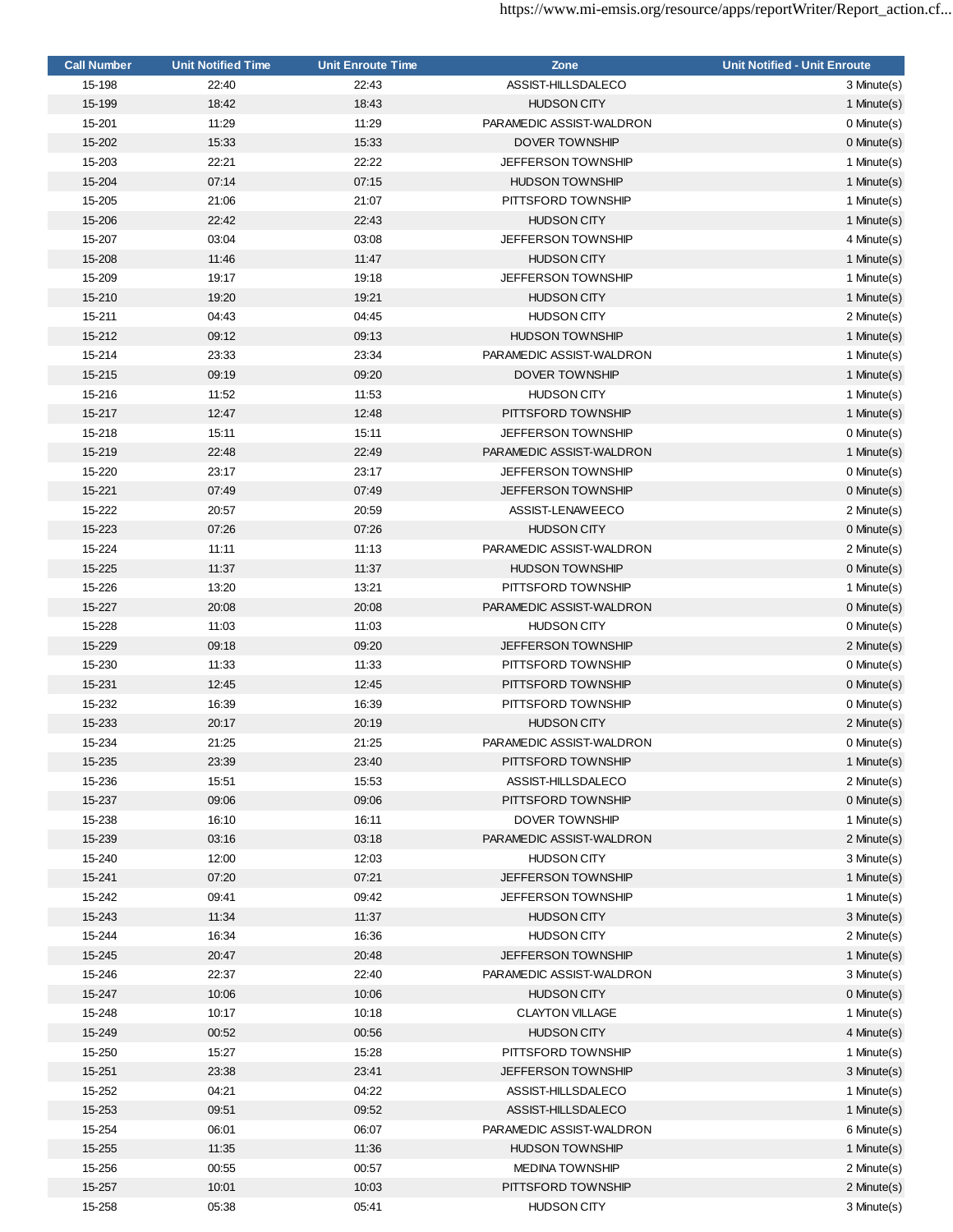| <b>Call Number</b> | <b>Unit Notified Time</b> | <b>Unit Enroute Time</b> | Zone                      | <b>Unit Notified - Unit Enroute</b> |
|--------------------|---------------------------|--------------------------|---------------------------|-------------------------------------|
| 15-259             | 17:27                     | 17:29                    | ASSIST-HILLSDALECO        | 2 Minute(s)                         |
| 15-260             | 00:47                     | 00:50                    | <b>JEFFERSON TOWNSHIP</b> | 3 Minute(s)                         |
| 15-261             | 18:36                     | 18:36                    | PITTSFORD TOWNSHIP        | 0 Minute(s)                         |
| 15-262             | 00:29                     | 00:31                    | PITTSFORD TOWNSHIP        | 2 Minute(s)                         |
| 15-262             | 00:29                     | 00:31                    | PITTSFORD TOWNSHIP        | 2 Minute(s)                         |
| 15-263             | 10:29                     | 10:30                    | <b>CLAYTON VILLAGE</b>    | 1 Minute(s)                         |
| 15-264             | 07:34                     | 07:36                    | PARAMEDIC ASSIST-WALDRON  | 2 Minute(s)                         |
| 15-265             | 10:40                     | 10:42                    | <b>HUDSON CITY</b>        | 2 Minute(s)                         |
| 15-266             | 07:57                     | 07:59                    | <b>HUDSON CITY</b>        | 2 Minute(s)                         |
| 15-267             | 15:01                     | 15:02                    | PARAMEDIC ASSIST-WALDRON  | 1 Minute(s)                         |
| 15-268             | 20:34                     | 20:34                    | <b>JEFFERSON TOWNSHIP</b> | 0 Minute(s)                         |
| 15-269             | 00:53                     | 00:55                    | <b>CLAYTON VILLAGE</b>    | 2 Minute(s)                         |
| 15-270             | 08:26                     | 08:27                    | <b>HUDSON CITY</b>        | 1 Minute(s)                         |
| 15-271             | 22:11                     | 22:12                    | PARAMEDIC ASSIST-WALDRON  | 1 Minute(s)                         |
| 15-272             | 03:54                     | 03:55                    | <b>HUDSON TOWNSHIP</b>    | 1 Minute(s)                         |
| 15-273             | 11:07                     | 11:07                    | PARAMEDIC ASSIST-WALDRON  | 0 Minute(s)                         |
| 15-274             | 09:28                     | 09:29                    | PITTSFORD TOWNSHIP        | 1 Minute(s)                         |
| 15-275             | 13:15                     | 13:16                    | PITTSFORD TOWNSHIP        | 1 Minute(s)                         |
| 15-276             | 08:40                     | 08:44                    | <b>HUDSON CITY</b>        | 4 Minute(s)                         |
|                    |                           |                          |                           |                                     |
| 15-277             | 10:06                     | 10:06                    | <b>DOVER TOWNSHIP</b>     | 0 Minute(s)                         |
| 15-278             | 10:29                     | 10:30                    | PITTSFORD TOWNSHIP        | 1 Minute(s)                         |
| 15-279             | 21:46                     | 21:47                    | <b>JEFFERSON TOWNSHIP</b> | 1 Minute(s)                         |
| 15-280             | 05:29                     | 05:30                    | <b>JEFFERSON TOWNSHIP</b> | 1 Minute(s)                         |
| 15-282             | 18:48                     | 18:48                    | <b>HUDSON CITY</b>        | 0 Minute(s)                         |
| 15-283             | 19:11                     | 19:12                    | <b>HUDSON CITY</b>        | 1 Minute(s)                         |
| 15-284             | 13:13                     | 13:14                    | <b>MEDINA TOWNSHIP</b>    | 1 Minute(s)                         |
| 15-285             | 13:21                     | 13:23                    | PARAMEDIC ASSIST-WALDRON  | 2 Minute(s)                         |
| 15-286             | 14:54                     | 14:55                    | ASSIST-LENAWEECO          | 1 Minute(s)                         |
| 15-287             | 12:30                     | 12:32                    | <b>JEFFERSON TOWNSHIP</b> | 2 Minute(s)                         |
| 15-288             | 18:07                     | 18:09                    | ASSIST-HILLSDALECO        | 2 Minute(s)                         |
| 15-289             | 19:59                     | 20:01                    | <b>HUDSON CITY</b>        | 2 Minute(s)                         |
| 15-290             | 23:18                     | 23:19                    | ASSIST-HILLSDALECO        | 1 Minute(s)                         |
| 15-291             | 17:48                     | 17:48                    | <b>HUDSON TOWNSHIP</b>    | 0 Minute(s)                         |
| 15-292             | 08:02                     | 08:03                    | ASSIST-LENAWEECO          | 1 Minute(s)                         |
| 15-293             | 18:27                     | 18:29                    | <b>CLAYTON VILLAGE</b>    | 2 Minute(s)                         |
| 15-294             | 19:55                     | 19:55                    | PITTSFORD TOWNSHIP        | 0 Minute(s)                         |
| 15-295             | 21:24                     | 21:24                    | <b>HUDSON CITY</b>        | 0 Minute(s)                         |
| 15-296             | 00:14                     | 00:14                    | PITTSFORD TOWNSHIP        | 0 Minute(s)                         |
| 15-298             | 23:24                     | 23:26                    | <b>HUDSON TOWNSHIP</b>    | 2 Minute(s)                         |
| 15-299             | 17:56                     | 17:56                    | PITTSFORD TOWNSHIP        | 0 Minute(s)                         |
| 15-300             | 18:45                     | 18:46                    | <b>HUDSON CITY</b>        | 1 Minute(s)                         |
| 15-301             | 17:20                     | 17:22                    | ASSIST-HILLSDALECO        | 2 Minute(s)                         |
| 15-302             | 19:43                     | 19:45                    | PARAMEDIC ASSIST-WALDRON  | 2 Minute(s)                         |
| 15-303             | 20:27                     | 20:27                    | PITTSFORD TOWNSHIP        | 0 Minute(s)                         |
| 15-304             | 21:19                     | 21:19                    | ASSIST-HILLSDALECO        | 0 Minute(s)                         |
| 15-305             | 18:19                     | 18:20                    | PITTSFORD TOWNSHIP        | 1 Minute(s)                         |
| 15-306             | 20:03                     | 20:03                    | <b>HUDSON CITY</b>        | 0 Minute(s)                         |
| 15-307             | 00:30                     | 00:32                    | PITTSFORD TOWNSHIP        | 2 Minute(s)                         |
| 15-308             | 10:24                     | 10:26                    | <b>HUDSON TOWNSHIP</b>    | 2 Minute(s)                         |
| 15-309             | 14:30                     | 14:30                    | PITTSFORD TOWNSHIP        | 0 Minute(s)                         |
| 15-310             | 19:46                     | 19:46                    | <b>JEFFERSON TOWNSHIP</b> | 0 Minute(s)                         |
| 15-311             | 08:58                     | 08:59                    | <b>MEDINA TOWNSHIP</b>    | 1 Minute(s)                         |
| 15-312             | 00:48                     | 00:49                    | ASSIST-HILLSDALECO        | 1 Minute(s)                         |
| 15-313             | 18:42                     | 18:44                    | ASSIST-LENAWEECO          | 2 Minute(s)                         |
| 15-314             | 19:01                     | 19:02                    | ASSIST-LENAWEECO          | 1 Minute(s)                         |
| 15-315             | 19:34                     | 19:35                    | <b>HUDSON CITY</b>        | 1 Minute(s)                         |
| 15-316             | 02:50                     | 02:52                    | DOVER TOWNSHIP            | 2 Minute(s)                         |
| 15-317             | 13:34                     | 13:34                    | PITTSFORD TOWNSHIP        | 0 Minute(s)                         |
| 15-318             | 16:39                     | 16:40                    | JEFFERSON TOWNSHIP        | 1 Minute(s)                         |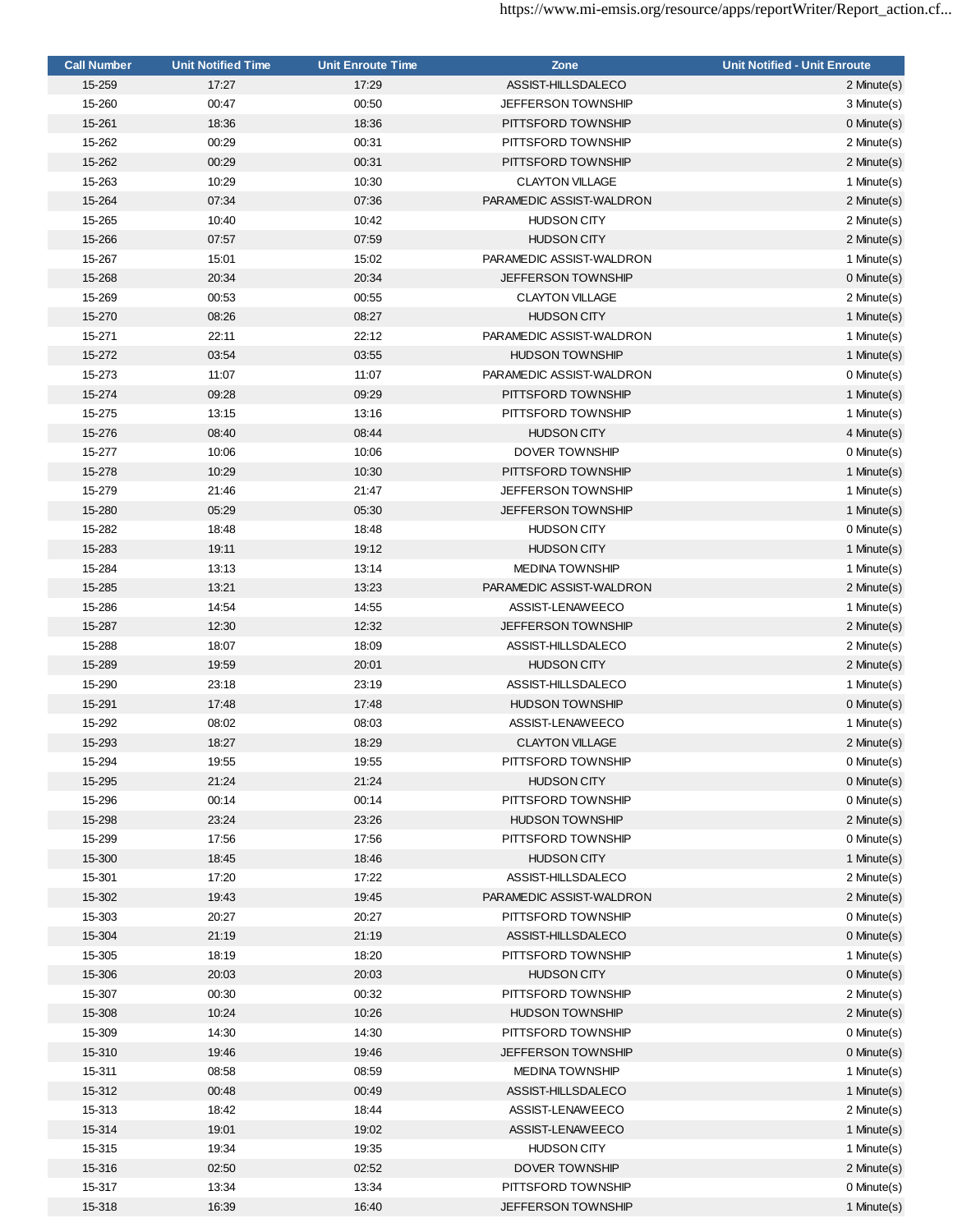| <b>Call Number</b> | <b>Unit Notified Time</b> | <b>Unit Enroute Time</b> | Zone                      | <b>Unit Notified - Unit Enroute</b> |
|--------------------|---------------------------|--------------------------|---------------------------|-------------------------------------|
| 15-319             | 17:38                     | 17:39                    | ASSIST-HILLSDALECO        | 1 Minute(s)                         |
| 15-320             | 18:13                     | 18:13                    | ASSIST-HILLSDALECO        | 0 Minute(s)                         |
| 15-321             | 20:13                     | 20:13                    | <b>JEFFERSON TOWNSHIP</b> | 0 Minute(s)                         |
| 15-322             | 21:23                     | 21:23                    | <b>JEFFERSON TOWNSHIP</b> | 0 Minute(s)                         |
| 15-323             | 04:00                     | 04:02                    | <b>JEFFERSON TOWNSHIP</b> | 2 Minute(s)                         |
| 15-324             | 13:07                     | 13:08                    | ASSIST-HILLSDALECO        | 1 Minute(s)                         |
| 15-325             | 15:32                     | 15:32                    | <b>HUDSON CITY</b>        | 0 Minute(s)                         |
| 15-326             | 20:01                     | 20:01                    | <b>HUDSON CITY</b>        | $0$ Minute $(s)$                    |
| 15-327             | 21:27                     | 21:27                    | <b>CLAYTON VILLAGE</b>    | 0 Minute(s)                         |
| 15-328             | 23:41                     | 23:42                    | PITTSFORD TOWNSHIP        | 1 Minute(s)                         |
|                    |                           |                          |                           |                                     |
| 15-329             | 04:59                     | 05:01                    | <b>CLAYTON VILLAGE</b>    | 2 Minute(s)                         |
| 15-330             | 17:41                     | 17:43                    | PARAMEDIC ASSIST-WALDRON  | 2 Minute(s)                         |
| 15-331             | 19:53                     | 19:54                    | <b>CLAYTON VILLAGE</b>    | 1 Minute(s)                         |
| 15-332             | 02:56                     | 02:59                    | PARAMEDIC ASSIST-WALDRON  | 3 Minute(s)                         |
| 15-333             | 12:48                     | 12:48                    | PITTSFORD TOWNSHIP        | 0 Minute(s)                         |
| 15-334             | 14:54                     | 14:55                    | JEFFERSON TOWNSHIP        | 1 Minute(s)                         |
| 15-335             | 04:54                     | 04:54                    | <b>JEFFERSON TOWNSHIP</b> | 0 Minute(s)                         |
| 15-336             | 19:16                     | 19:17                    | PARAMEDIC ASSIST-WALDRON  | 1 Minute(s)                         |
| 15-337             | 20:45                     | 20:46                    | <b>HUDSON CITY</b>        | 1 Minute(s)                         |
| 15-338             | 10:50                     | 10:51                    | PARAMEDIC ASSIST-WALDRON  | 1 Minute(s)                         |
| 15-339             | 16:46                     | 16:46                    | <b>HUDSON TOWNSHIP</b>    | 0 Minute(s)                         |
| 15-340             | 19:55                     | 19:55                    | <b>HUDSON CITY</b>        | $0$ Minute $(s)$                    |
| 15-341             | 20:54                     | 20:57                    | ASSIST-HILLSDALECO        | 3 Minute(s)                         |
| 15-342             | 11:15                     | 11:16                    | <b>JEFFERSON TOWNSHIP</b> | 1 Minute(s)                         |
| 15-343             | 15:37                     | 15:37                    | PARAMEDIC ASSIST-WALDRON  | 0 Minute(s)                         |
| 15-344             | 20:37                     | 20:37                    | <b>HUDSON CITY</b>        | 0 Minute(s)                         |
| 15-345             | 12:28                     | 12:31                    | <b>HUDSON TOWNSHIP</b>    | 3 Minute(s)                         |
| 15-346             | 15:05                     |                          | <b>HUDSON TOWNSHIP</b>    |                                     |
| 15-347             | 19:41                     | 19:42                    | <b>HUDSON CITY</b>        | 1 Minute(s)                         |
| 15-348             | 20:24                     | 20:24                    |                           |                                     |
|                    |                           |                          | <b>HUDSON CITY</b>        | $0$ Minute $(s)$                    |
| 15-349             | 04:35                     | 04:38                    | PARAMEDIC ASSIST-WALDRON  | 3 Minute(s)                         |
| 15-350             | 08:40                     | 08:41                    | <b>HUDSON CITY</b>        | 1 Minute(s)                         |
| 15-351             | 10:13                     | 10:14                    | <b>JEFFERSON TOWNSHIP</b> | 1 Minute(s)                         |
| 15-352             | 16:00                     | 16:00                    | PARAMEDIC ASSIST-WALDRON  | 0 Minute(s)                         |
| 15-353             | 18:42                     | 18:44                    | PARAMEDIC ASSIST-WALDRON  | 2 Minute(s)                         |
| 15-354             | 03:19                     | 03:20                    | <b>CLAYTON VILLAGE</b>    | 1 Minute(s)                         |
| 15-355             | 08:44                     | 08:45                    | <b>HUDSON CITY</b>        | 1 Minute(s)                         |
| 15-356             | 13:17                     | 13:20                    | <b>HUDSON CITY</b>        | 3 Minute(s)                         |
| 15-357             | 13:32                     | 13:33                    | PARAMEDIC ASSIST-WALDRON  | 1 Minute(s)                         |
| 15-358             | 15:48                     | 15:48                    | JEFFERSON TOWNSHIP        | $0$ Minute $(s)$                    |
| 15-359             | 15:45                     | 15:45                    | <b>JEFFERSON TOWNSHIP</b> | 0 Minute(s)                         |
| 15-360             | 19:46                     | 19:47                    | <b>HUDSON CITY</b>        | 1 Minute(s)                         |
| 15-361             | 11:34                     | 11:36                    | <b>HUDSON TOWNSHIP</b>    | 2 Minute(s)                         |
| 15-363             | 13:45                     | 13:46                    | ASSIST-HILLSDALECO        | 1 Minute(s)                         |
| 15-364             | 14:28                     | 14:29                    | ASSIST-HILLSDALECO        | 1 Minute(s)                         |
| 15-365             | 08:14                     | 08:15                    | <b>HUDSON CITY</b>        | 1 Minute(s)                         |
| 15-366             | 12:03                     | 12:05                    | <b>HUDSON TOWNSHIP</b>    | 2 Minute(s)                         |
| 15-367             | 12:20                     | 12:20                    | <b>JEFFERSON TOWNSHIP</b> | 0 Minute(s)                         |
| 15-368             | 12:43                     | 12:43                    | PARAMEDIC ASSIST-WALDRON  | 0 Minute(s)                         |
| 15-369             | 13:57                     | 13:57                    | <b>MEDINA TOWNSHIP</b>    | 0 Minute(s)                         |
| 15-370             | 13:57                     | 13:57                    | <b>MEDINA TOWNSHIP</b>    | 0 Minute(s)                         |
| 15-371             | 18:21                     | 18:25                    | <b>HUDSON CITY</b>        | 4 Minute(s)                         |
| 15-372             | 23:04                     | 23:06                    | <b>HUDSON CITY</b>        |                                     |
|                    |                           |                          |                           | 2 Minute(s)                         |
| 15-373             | 18:56                     | 18:57                    | ASSIST-HILLSDALECO        | 1 Minute(s)                         |
| 15-374             | 23:42                     | 23:42                    | <b>JEFFERSON TOWNSHIP</b> | 0 Minute(s)                         |
| 15-375             | 09:32                     | 09:33                    | <b>HUDSON CITY</b>        | 1 Minute(s)                         |
| 15-376             | 11:21                     | 11:23                    | PITTSFORD TOWNSHIP        | 2 Minute(s)                         |
| 15-377             | 16:27                     | 16:28                    | JEFFERSON TOWNSHIP        | 1 Minute(s)                         |
| 15-378             | 21:02                     | 21:04                    | <b>HUDSON CITY</b>        | 2 Minute(s)                         |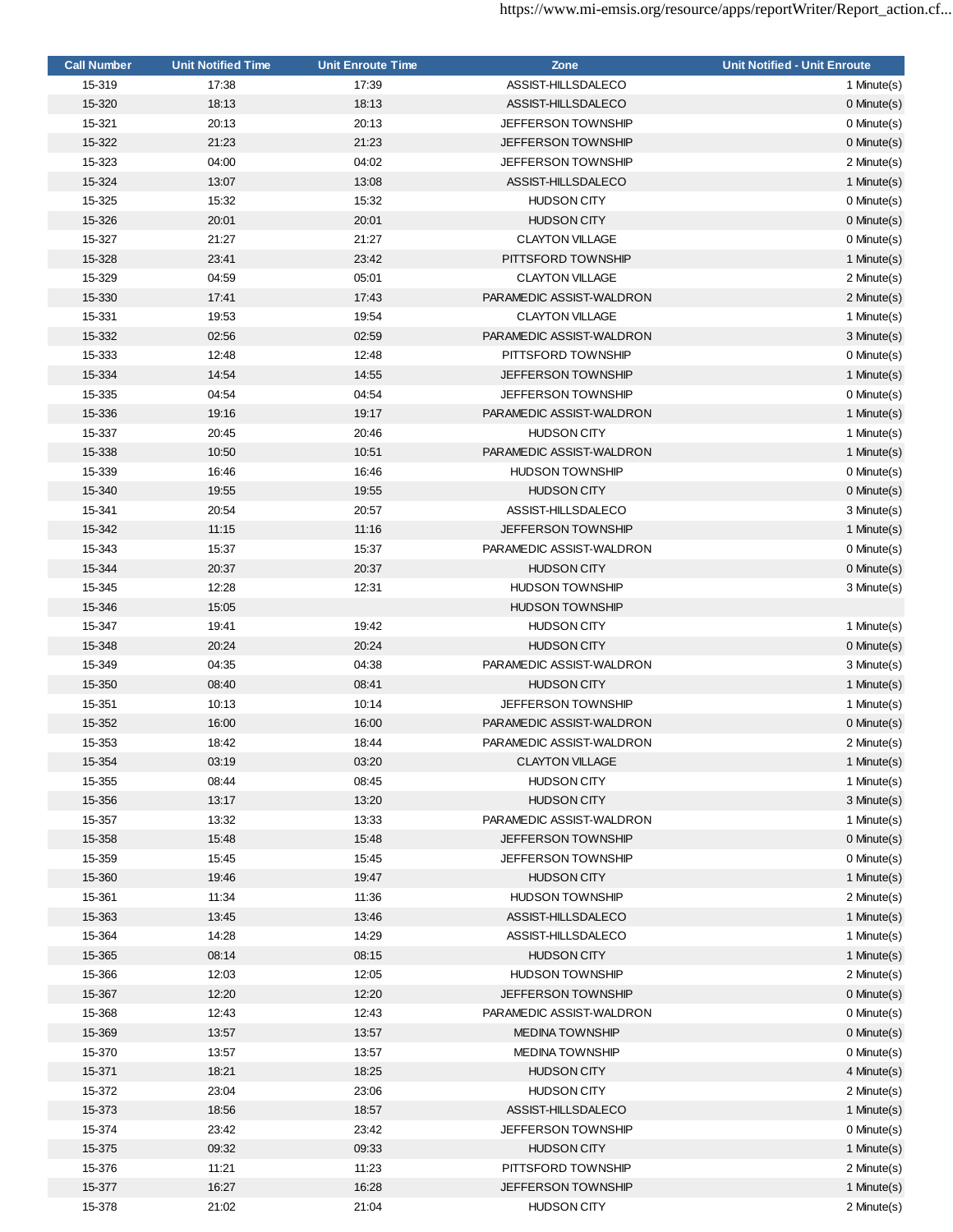| <b>Call Number</b> | <b>Unit Notified Time</b> | <b>Unit Enroute Time</b> | Zone                      | <b>Unit Notified - Unit Enroute</b> |
|--------------------|---------------------------|--------------------------|---------------------------|-------------------------------------|
| 15-379             | 14:56                     | 14:56                    | PITTSFORD TOWNSHIP        | 0 Minute(s)                         |
| 15-380             | 19:38                     | 19:39                    | <b>HUDSON TOWNSHIP</b>    | 1 Minute(s)                         |
| 15-381             | 19:38                     | 19:39                    | <b>HUDSON TOWNSHIP</b>    | 1 Minute(s)                         |
| 15-382             | 22:33                     | 22:34                    | PITTSFORD TOWNSHIP        | 1 Minute(s)                         |
| 15-383             | 23:15                     | 23:15                    | PITTSFORD TOWNSHIP        | 0 Minute(s)                         |
| 15-384             | 08:55                     | 08:56                    | <b>JEFFERSON TOWNSHIP</b> | 1 Minute(s)                         |
| 15-385             | 20:52                     | 20:52                    | ASSIST-HILLSDALECO        | 0 Minute(s)                         |
| 15-386             | 08:27                     | 08:27                    | <b>HUDSON TOWNSHIP</b>    | 0 Minute(s)                         |
| 15-387             | 19:16                     | 19:16                    | PARAMEDIC ASSIST-WALDRON  | 0 Minute(s)                         |
| 15-388             | 22:50                     | 22:51                    | PARAMEDIC ASSIST-WALDRON  | 1 Minute(s)                         |
| 15-389             | 07:14                     | 07:15                    | PARAMEDIC ASSIST-WALDRON  | 1 Minute(s)                         |
| 15-390             | 13:14                     | 13:14                    | <b>HUDSON CITY</b>        | 0 Minute(s)                         |
| 15-391             | 13:22                     | 13:24                    | <b>HUDSON CITY</b>        | 2 Minute(s)                         |
| 15-392             | 18:12                     | 18:13                    | PARAMEDIC ASSIST-WALDRON  | 1 Minute(s)                         |
| 15-393             | 21:16                     | 21:16                    | <b>HUDSON CITY</b>        | 0 Minute(s)                         |
| 15-394             | 03:23                     | 03:24                    | <b>MEDINA TOWNSHIP</b>    | 1 Minute(s)                         |
| 15-395             | 03:07                     | 03:08                    | PITTSFORD TOWNSHIP        | 1 Minute(s)                         |
| 15-396             | 12:44                     | 12:46                    | <b>HUDSON CITY</b>        | 2 Minute(s)                         |
| 15-397             | 03:35                     | 03:36                    | PITTSFORD TOWNSHIP        | 1 Minute(s)                         |
| 15-398             | 17:11                     | 17:13                    | <b>HUDSON CITY</b>        | 2 Minute(s)                         |
| 15-399             | 22:11                     | 22:12                    | <b>JEFFERSON TOWNSHIP</b> | 1 Minute(s)                         |
| 15-400             | 08:04                     | 08:05                    | PITTSFORD TOWNSHIP        | 1 Minute(s)                         |
| 15-401             | 10:22                     | 10:22                    | <b>HUDSON CITY</b>        | $0$ Minute $(s)$                    |
| 15-402             | 12:00                     | 12:01                    | PARAMEDIC ASSIST-WALDRON  | 1 Minute(s)                         |
| 15-404             | 14:04                     | 14:05                    | <b>CLAYTON VILLAGE</b>    | 1 Minute(s)                         |
| 15-405             | 18:09                     | 18:10                    | PARAMEDIC ASSIST-WALDRON  | 1 Minute(s)                         |
| 15-406             | 19:22                     | 19:22                    | PARAMEDIC ASSIST-WALDRON  | 0 Minute(s)                         |
| 15-407             | 23:25                     | 23:27                    | <b>HUDSON CITY</b>        | 2 Minute(s)                         |
| 15-408             | 12:45                     | 12:46                    | <b>JEFFERSON TOWNSHIP</b> | 1 Minute(s)                         |
| 15-409             | 21:56                     | 21:56                    | PITTSFORD TOWNSHIP        | 0 Minute(s)                         |
| 15-410             | 07:24                     | 07:24                    | <b>HUDSON TOWNSHIP</b>    | 0 Minute(s)                         |
| 15-411             | 18:21                     | 18:22                    | PITTSFORD TOWNSHIP        | 1 Minute(s)                         |
| 15-412             | 11:10                     | 11:11                    | <b>HUDSON CITY</b>        | 1 Minute(s)                         |
| 15-413             | 13:36                     | 13:37                    | <b>HUDSON CITY</b>        | 1 Minute(s)                         |
| 15-414             | 14:30                     | 14:30                    | <b>CLAYTON VILLAGE</b>    | 0 Minute(s)                         |
| 15-415             | 17:31                     | 17:32                    | <b>JEFFERSON TOWNSHIP</b> | 1 Minute(s)                         |
| 15-416             | 18:40                     | 18:40                    | <b>JEFFERSON TOWNSHIP</b> | 0 Minute(s)                         |
| 15-417             | 19:36                     | 19:36                    | PARAMEDIC ASSIST-WALDRON  | 0 Minute(s)                         |
| 15-418             | 00:50                     | 00:50                    | PITTSFORD TOWNSHIP        | 0 Minute(s)                         |
| 15-419             | 06:14                     | 06:17                    | DOVER TOWNSHIP            | 3 Minute(s)                         |
| 15-420             | 15:35                     | 15:36                    | <b>CLAYTON VILLAGE</b>    | 1 Minute(s)                         |
| 15-421             | 15:35                     | 15:36                    | <b>CLAYTON VILLAGE</b>    | 1 Minute(s)                         |
| 15-422             | 22:06                     | 22:06                    | PITTSFORD TOWNSHIP        | 0 Minute(s)                         |
| 15-423             | 22:06                     | 22:06                    | PITTSFORD TOWNSHIP        | 0 Minute(s)                         |
| 15-424             | 12:41                     | 12:42                    | <b>JEFFERSON TOWNSHIP</b> | 1 Minute(s)                         |
| 15-425             | 17:16                     | 17:19                    | ASSIST-HILLSDALECO        | 3 Minute(s)                         |
| 15-426             | 17:01                     | 17:02                    | ASSIST-LENAWEECO          | 1 Minute(s)                         |
| 15-427             | 18:50                     | 18:51                    | PITTSFORD TOWNSHIP        | 1 Minute(s)                         |
| 15-428             | 20:08                     | 20:08                    | <b>JEFFERSON TOWNSHIP</b> | 0 Minute(s)                         |
| 15-429             | 16:45                     | 16:46                    | <b>JEFFERSON TOWNSHIP</b> | 1 Minute(s)                         |
| 15-430             | 16:51                     | 16:52                    | <b>JEFFERSON TOWNSHIP</b> | 1 Minute(s)                         |
| 15-431             | 21:05                     | 21:07                    | JEFFERSON TOWNSHIP        | 2 Minute(s)                         |
| 15-432             | 05:24                     | 05:28                    | PARAMEDIC ASSIST-WALDRON  | 4 Minute(s)                         |
| 15-433             | 06:00                     | 06:01                    | ASSIST-HILLSDALECO        | 1 Minute(s)                         |
| 15-434             | 15:49                     | 15:51                    | <b>HUDSON TOWNSHIP</b>    | 2 Minute(s)                         |
| 15-435             | 16:05                     | 16:05                    | DOVER TOWNSHIP            | 0 Minute(s)                         |
| 15-436             | 21:23                     | 21:23                    | <b>HUDSON TOWNSHIP</b>    | 0 Minute(s)                         |
| 15-437             | 09:47                     | 09:48                    | PITTSFORD TOWNSHIP        | 1 Minute(s)                         |
| 15-438             | 19:23                     | 19:27                    | <b>HUDSON TOWNSHIP</b>    | 4 Minute(s)                         |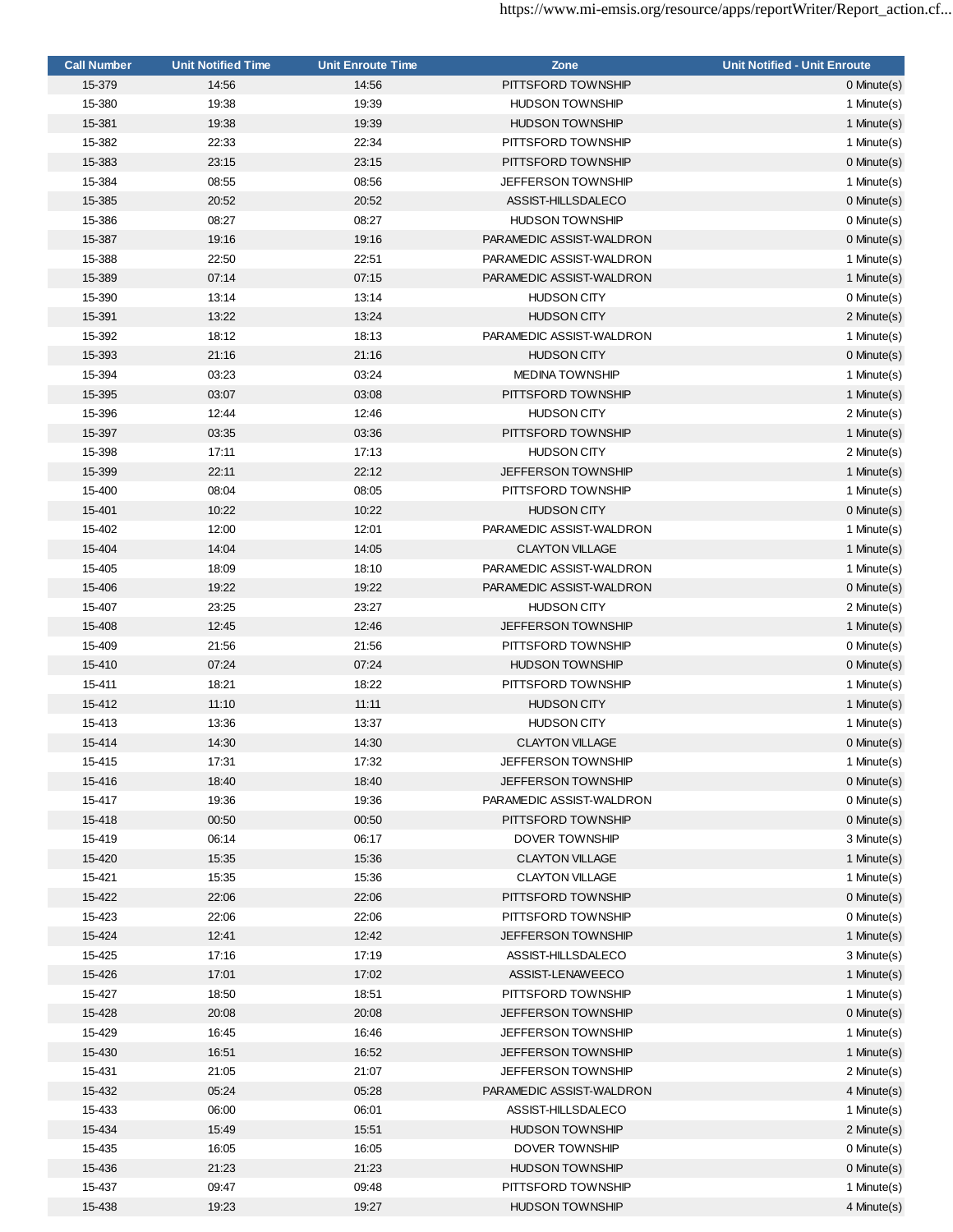| <b>Call Number</b> | <b>Unit Notified Time</b> | <b>Unit Enroute Time</b> | Zone                      | <b>Unit Notified - Unit Enroute</b> |
|--------------------|---------------------------|--------------------------|---------------------------|-------------------------------------|
| 15-439             | 21:35                     | 21:36                    | JEFFERSON TOWNSHIP        | 1 Minute(s)                         |
| 15-440             | 09:38                     | 09:38                    | <b>CLAYTON VILLAGE</b>    | $0$ Minute $(s)$                    |
| 15-441             | 15:16                     | 15:17                    | <b>HUDSON CITY</b>        | 1 Minute(s)                         |
| 15-442             | 20:45                     | 20:46                    | <b>DOVER TOWNSHIP</b>     | 1 Minute(s)                         |
| 15-443             | 21:25                     | 21:30                    | <b>JEFFERSON TOWNSHIP</b> | 5 Minute(s)                         |
| 15-444             | 01:08                     | 01:10                    | ASSIST-LENAWEECO          | 2 Minute(s)                         |
| 15-445             | 13:51                     | 13:52                    | PITTSFORD TOWNSHIP        | 1 Minute(s)                         |
| 15-446             | 01:15                     | 01:18                    | <b>HUDSON CITY</b>        | 3 Minute(s)                         |
| 15-447             | 21:14                     | 21:14                    | <b>HUDSON TOWNSHIP</b>    | 0 Minute(s)                         |
| 15-448             | 11:32                     | 11:33                    | PITTSFORD TOWNSHIP        | 1 Minute(s)                         |
| 15-449             | 16:32                     | 16:33                    | PITTSFORD TOWNSHIP        | 1 Minute(s)                         |
| 15-450             | 16:54                     | 16:55                    | <b>JEFFERSON TOWNSHIP</b> | 1 Minute(s)                         |
| 15-451             | 06:45                     | 06:46                    | <b>HUDSON TOWNSHIP</b>    | 1 Minute(s)                         |
| 15-452             | 15:37                     | 15:47                    | JEFFERSON TOWNSHIP        | 10 Minute(s)                        |
| 15-453             | 20:18                     | 20:18                    | PARAMEDIC ASSIST-WALDRON  | 0 Minute(s)                         |
| 15-454             | 10:36                     | 10:36                    | PARAMEDIC ASSIST-WALDRON  | 0 Minute(s)                         |
| 15-455             | 07:53                     | 07:54                    | <b>HUDSON CITY</b>        | 1 Minute(s)                         |
| 15-456             | 10:50                     | 10:51                    | PITTSFORD TOWNSHIP        | 1 Minute(s)                         |
| 15-457             | 12:23                     | 12:24                    | <b>HUDSON CITY</b>        | 1 Minute(s)                         |
| 15-458             | 16:42                     | 16:44                    | <b>JEFFERSON TOWNSHIP</b> | 2 Minute(s)                         |
| 15-459             | 21:20                     | 21:20                    | JEFFERSON TOWNSHIP        | 0 Minute(s)                         |
| 15-460             | 03:09                     | 03:09                    | PARAMEDIC ASSIST-WALDRON  | 0 Minute(s)                         |
| 15-461             | 11:16                     | 11:20                    | <b>HUDSON CITY</b>        |                                     |
|                    |                           |                          | PITTSFORD TOWNSHIP        | 4 Minute(s)                         |
| 15-462             | 16:28                     | 16:29                    |                           | 1 Minute(s)                         |
| 15-463             | 20:08                     | 20:08                    | PARAMEDIC ASSIST-WALDRON  | 0 Minute(s)                         |
| 15-464             | 23:24                     | 23:26                    | <b>JEFFERSON TOWNSHIP</b> | 2 Minute(s)                         |
| 15-465             | 07:53                     | 07:53                    | <b>HUDSON CITY</b>        | 0 Minute(s)                         |
| 15-466             | 12:02                     | 12:03                    | <b>HUDSON CITY</b>        | 1 Minute(s)                         |
| 15-467             | 12:06                     | 12:07                    | <b>HUDSON TOWNSHIP</b>    | 1 Minute(s)                         |
| 15-468             | 16:03                     | 16:03                    | PARAMEDIC ASSIST-WALDRON  | $0$ Minute $(s)$                    |
| 15-469             | 21:04                     | 21:06                    | DOVER TOWNSHIP            | 2 Minute(s)                         |
| 15-471             | 13:05                     | 13:06                    | ASSIST-HILLSDALECO        | 1 Minute(s)                         |
| 15-472             | 16:19                     | 16:20                    | <b>JEFFERSON TOWNSHIP</b> | 1 Minute(s)                         |
| 15-473             | 12:31                     | 12:32                    | <b>HUDSON TOWNSHIP</b>    | 1 Minute(s)                         |
| 15-474             | 18:15                     | 18:15                    | <b>JEFFERSON TOWNSHIP</b> | 0 Minute(s)                         |
| 15-475             | 19:17                     | 19:19                    | <b>HUDSON CITY</b>        | 2 Minute(s)                         |
| 15-476             | 23:55                     | 23:57                    | <b>HUDSON CITY</b>        | 2 Minute(s)                         |
| 15-477             | 01:39                     | 01:40                    | <b>HUDSON CITY</b>        | 1 Minute(s)                         |
| 15-478             | 03:39                     | 03:40                    | <b>HUDSON CITY</b>        | 1 Minute(s)                         |
| 15-479             | 18:04                     | 18:04                    | PARAMEDIC ASSIST-WALDRON  | 0 Minute(s)                         |
| 15-480             | 22:44                     | 22:48                    | <b>HUDSON CITY</b>        | 4 Minute(s)                         |
| 15-481             | 05:53                     | 05:55                    | <b>HUDSON CITY</b>        | 2 Minute(s)                         |
| 15-482             | 19:26                     | 19:27                    | PARAMEDIC ASSIST-WALDRON  | 1 Minute(s)                         |
| 15-483             | 10:34                     | 10:34                    | <b>JEFFERSON TOWNSHIP</b> | 0 Minute(s)                         |
| 15-484             | 13:40                     | 13:40                    | <b>HUDSON CITY</b>        | 0 Minute(s)                         |
| 15-485             | 15:54                     | 15:55                    | PARAMEDIC ASSIST-WALDRON  | 1 Minute(s)                         |
| 15-486             | 16:15                     | 16:15                    | PARAMEDIC ASSIST-WALDRON  | 0 Minute(s)                         |
| 15-487             | 20:40                     | 20:41                    | ASSIST-HILLSDALECO        | 1 Minute(s)                         |
| 15-488             | 00:35                     | 00:37                    | <b>HUDSON CITY</b>        | 2 Minute(s)                         |
| 15-489             | 10:19                     | 10:20                    | <b>JEFFERSON TOWNSHIP</b> | 1 Minute(s)                         |
| 15-490             | 14:16                     | 14:17                    | <b>JEFFERSON TOWNSHIP</b> | 1 Minute(s)                         |
| 15-491             | 17:31                     | 17:31                    | <b>HUDSON CITY</b>        | 0 Minute(s)                         |
| 15-492             | 12:40                     | 12:40                    | <b>CLAYTON VILLAGE</b>    | 0 Minute(s)                         |
| 15-493             | 22:49                     | 22:49                    | PARAMEDIC ASSIST-WALDRON  | 0 Minute(s)                         |
| 15-494             | 17:21                     | 17:22                    | PITTSFORD TOWNSHIP        | 1 Minute(s)                         |
| 15-495             | 17:26                     | 17:28                    | <b>HUDSON CITY</b>        | 2 Minute(s)                         |
| 15-496             | 21:02                     | 21:04                    | <b>JEFFERSON TOWNSHIP</b> | 2 Minute(s)                         |
| 15-497             | 01:51                     | 01:52                    | <b>HUDSON CITY</b>        | 1 Minute(s)                         |
| 15-498             | 09:40                     | 09:42                    | PARAMEDIC ASSIST-WALDRON  | 2 Minute(s)                         |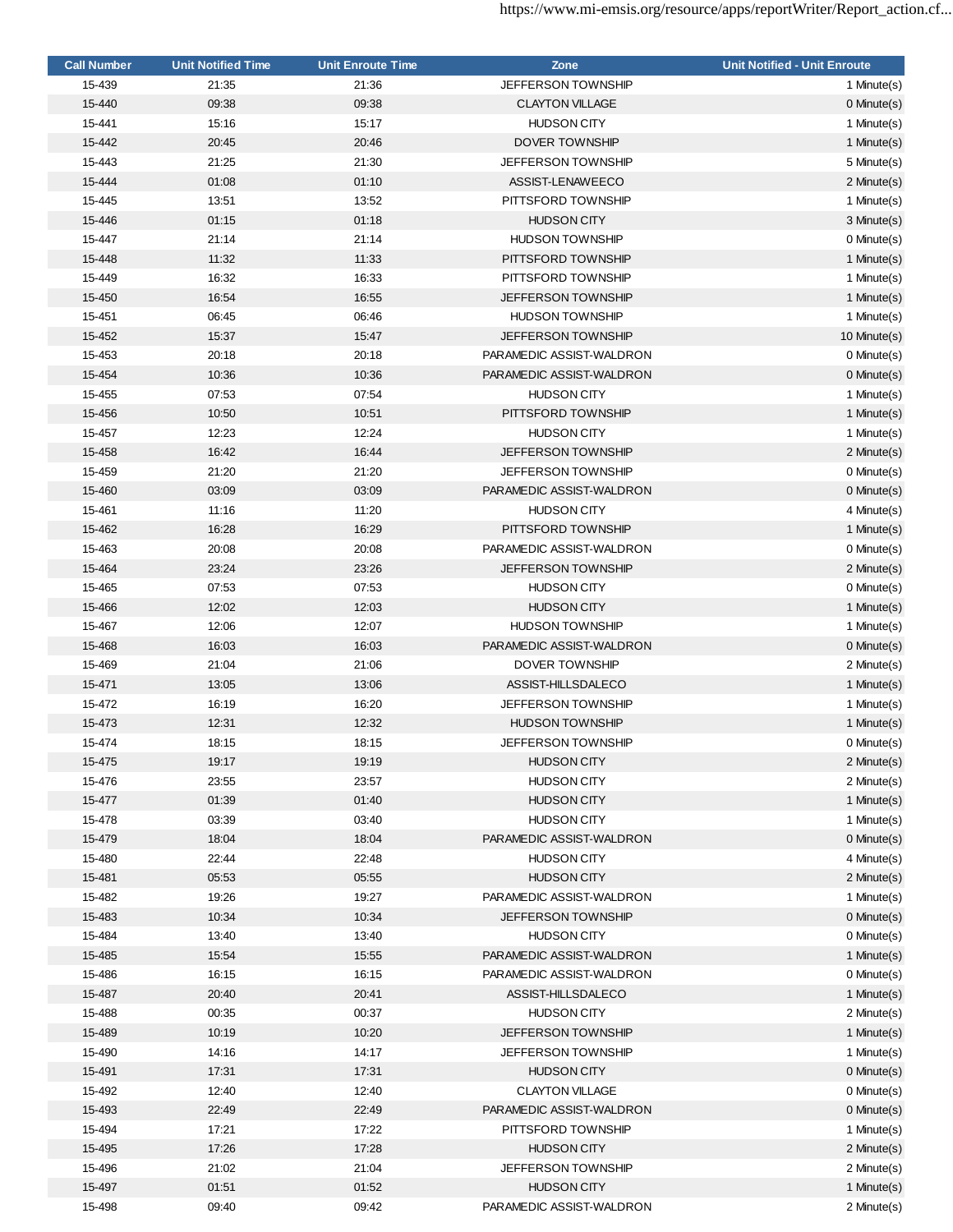| <b>Call Number</b> | <b>Unit Notified Time</b> | <b>Unit Enroute Time</b> | Zone                      | <b>Unit Notified - Unit Enroute</b> |
|--------------------|---------------------------|--------------------------|---------------------------|-------------------------------------|
| 15-499             | 07:08                     | 07:08                    | <b>HUDSON TOWNSHIP</b>    | $0$ Minute $(s)$                    |
| 15-500             | 20:36                     | 20:36                    | <b>JEFFERSON TOWNSHIP</b> | 0 Minute(s)                         |
| 15-501             | 17:21                     | 17:22                    | PITTSFORD TOWNSHIP        | 1 Minute(s)                         |
| 15-502             | 08:16                     | 08:17                    | PARAMEDIC ASSIST-WALDRON  | 1 Minute(s)                         |
| 15-503             | 13:49                     | 13:50                    | <b>HUDSON TOWNSHIP</b>    | 1 Minute(s)                         |
| 15-504             | 15:19                     | 15:20                    | <b>HUDSON TOWNSHIP</b>    | 1 Minute(s)                         |
| 15-505             | 16:44                     | 16:45                    | ASSIST-HILLSDALECO        | 1 Minute(s)                         |
| 15-506             | 08:43                     | 08:43                    | <b>HUDSON TOWNSHIP</b>    | 0 Minute(s)                         |
| 15-507             | 11:41                     | 11:41                    | <b>HUDSON CITY</b>        | $0$ Minute $(s)$                    |
| 15-508             | 22:08                     | 22:08                    | <b>JEFFERSON TOWNSHIP</b> | 0 Minute(s)                         |
| 15-509             | 02:39                     | 02:40                    | PITTSFORD TOWNSHIP        | 1 Minute(s)                         |
| 15-510             | 02:46                     | 02:47                    | PITTSFORD TOWNSHIP        | 1 Minute(s)                         |
| 15-511             | 03:52                     | 03:52                    | PITTSFORD TOWNSHIP        | $0$ Minute $(s)$                    |
| 15-512             | 07:55                     | 07:55                    | <b>JEFFERSON TOWNSHIP</b> | 0 Minute(s)                         |
| 15-513             | 08:20                     | 08:20                    | <b>HUDSON CITY</b>        | 0 Minute(s)                         |
| 15-514             | 10:46                     | 10:47                    | <b>HUDSON CITY</b>        | 1 Minute(s)                         |
| 15-515             | 12:40                     | 12:41                    | <b>HUDSON CITY</b>        | 1 Minute(s)                         |
| 15-516             | 00:56                     | 00:59                    | PITTSFORD TOWNSHIP        | 3 Minute(s)                         |
|                    |                           |                          |                           |                                     |
| 15-517             | 04:46                     | 04:48                    | <b>JEFFERSON TOWNSHIP</b> | 2 Minute(s)                         |
| 15-518             | 10:06                     | 10:07                    | <b>JEFFERSON TOWNSHIP</b> | 1 Minute(s)                         |
| 15-519             | 03:20                     | 03:22                    | <b>JEFFERSON TOWNSHIP</b> | 2 Minute(s)                         |
| 15-520             | 09:03                     | 09:04                    | <b>JEFFERSON TOWNSHIP</b> | 1 Minute(s)                         |
| 15-521             | 13:34                     | 13:34                    | <b>HUDSON CITY</b>        | 0 Minute(s)                         |
| 15-522             | 15:41                     | 15:43                    | PARAMEDIC ASSIST-WALDRON  | 2 Minute(s)                         |
| 15-523             | 11:27                     | 11:28                    | <b>HUDSON CITY</b>        | 1 Minute(s)                         |
| 15-524             | 11:36                     | 11:36                    | <b>HUDSON CITY</b>        | 0 Minute(s)                         |
| 15-525             | 18:43                     | 18:43                    | <b>JEFFERSON TOWNSHIP</b> | 0 Minute(s)                         |
| 15-526             | 20:38                     | 20:39                    | <b>HUDSON CITY</b>        | 1 Minute(s)                         |
| 15-527             | 22:27                     | 22:28                    | <b>HUDSON CITY</b>        | 1 Minute(s)                         |
| 15-528             | 13:12                     | 13:12                    | <b>HUDSON CITY</b>        | 0 Minute(s)                         |
| 15-529             | 16:01                     | 16:02                    | <b>HUDSON TOWNSHIP</b>    | 1 Minute(s)                         |
| 15-530             | 09:59                     | 10:00                    | <b>HUDSON CITY</b>        | 1 Minute(s)                         |
| 15-531             | 11:21                     | 11:22                    | DOVER TOWNSHIP            | 1 Minute(s)                         |
| 15-534             | 11:15                     | 11:16                    | PARAMEDIC ASSIST-WALDRON  | 1 Minute(s)                         |
| 15-535             | 16:45                     | 16:46                    | ASSIST-HILLSDALECO        | 1 Minute(s)                         |
| 15-536             | 19:31                     | 19:31                    | ASSIST-HILLSDALECO        | 0 Minute(s)                         |
| 15-537             | 08:57                     | 08:58                    | PARAMEDIC ASSIST-WALDRON  | 1 Minute(s)                         |
| 15-538             | 07:01                     | 07:01                    | PITTSFORD TOWNSHIP        | 0 Minute(s)                         |
| 15-539             | 16:25                     | 16:26                    | <b>HUDSON CITY</b>        | 1 Minute(s)                         |
| 15-540             | 13:54                     | 13:55                    | <b>HUDSON CITY</b>        | 1 Minute(s)                         |
| 15-541             | 13:31                     | 13:32                    | <b>HUDSON CITY</b>        | 1 Minute(s)                         |
| 15-542             | 19:09                     | 19:10                    | <b>HUDSON TOWNSHIP</b>    | 1 Minute(s)                         |
| 15-543             | 04:27                     | 04:28                    | <b>HUDSON CITY</b>        | 1 Minute(s)                         |
| 15-544             | 12:58                     | 12:59                    | PITTSFORD TOWNSHIP        | 1 Minute(s)                         |
| 15-545             | 08:26                     | 08:27                    | PITTSFORD TOWNSHIP        | 1 Minute(s)                         |
| 15-546             | 01:18                     | 01:22                    | <b>DOVER TOWNSHIP</b>     | 4 Minute(s)                         |
| 15-547             | 10:01                     | 10:02                    | PITTSFORD TOWNSHIP        | 1 Minute(s)                         |
| 15-548             | 10:39                     | 10:40                    | PITTSFORD TOWNSHIP        | 1 Minute(s)                         |
| 15-549             | 11:43                     | 11:44                    | <b>HUDSON TOWNSHIP</b>    | 1 Minute(s)                         |
| 15-550             | 16:03                     | 16:03                    | PARAMEDIC ASSIST-WALDRON  | 0 Minute(s)                         |
| 15-551             | 18:02                     | 18:04                    | <b>HUDSON TOWNSHIP</b>    | 2 Minute(s)                         |
| 15-552             | 19:27                     | 19:27                    | PITTSFORD TOWNSHIP        | 0 Minute(s)                         |
| 15-553             | 20:42                     | 20:42                    | <b>HUDSON CITY</b>        | 0 Minute(s)                         |
| 15-554             | 19:46                     | 19:47                    | DOVER TOWNSHIP            | 1 Minute(s)                         |
| 15-555             | 20:34                     | 20:34                    | <b>JEFFERSON TOWNSHIP</b> | 0 Minute(s)                         |
| 15-556             | 03:40                     | 03:43                    | ASSIST-LENAWEECO          | 3 Minute(s)                         |
| 15-557             | 17:33                     | 17:34                    | <b>HUDSON TOWNSHIP</b>    | 1 Minute(s)                         |
| 15-558             | 05:48                     | 05:50                    | <b>HUDSON CITY</b>        | 2 Minute(s)                         |
| 15-559             | 15:16                     | 15:17                    | <b>HUDSON CITY</b>        | 1 Minute(s)                         |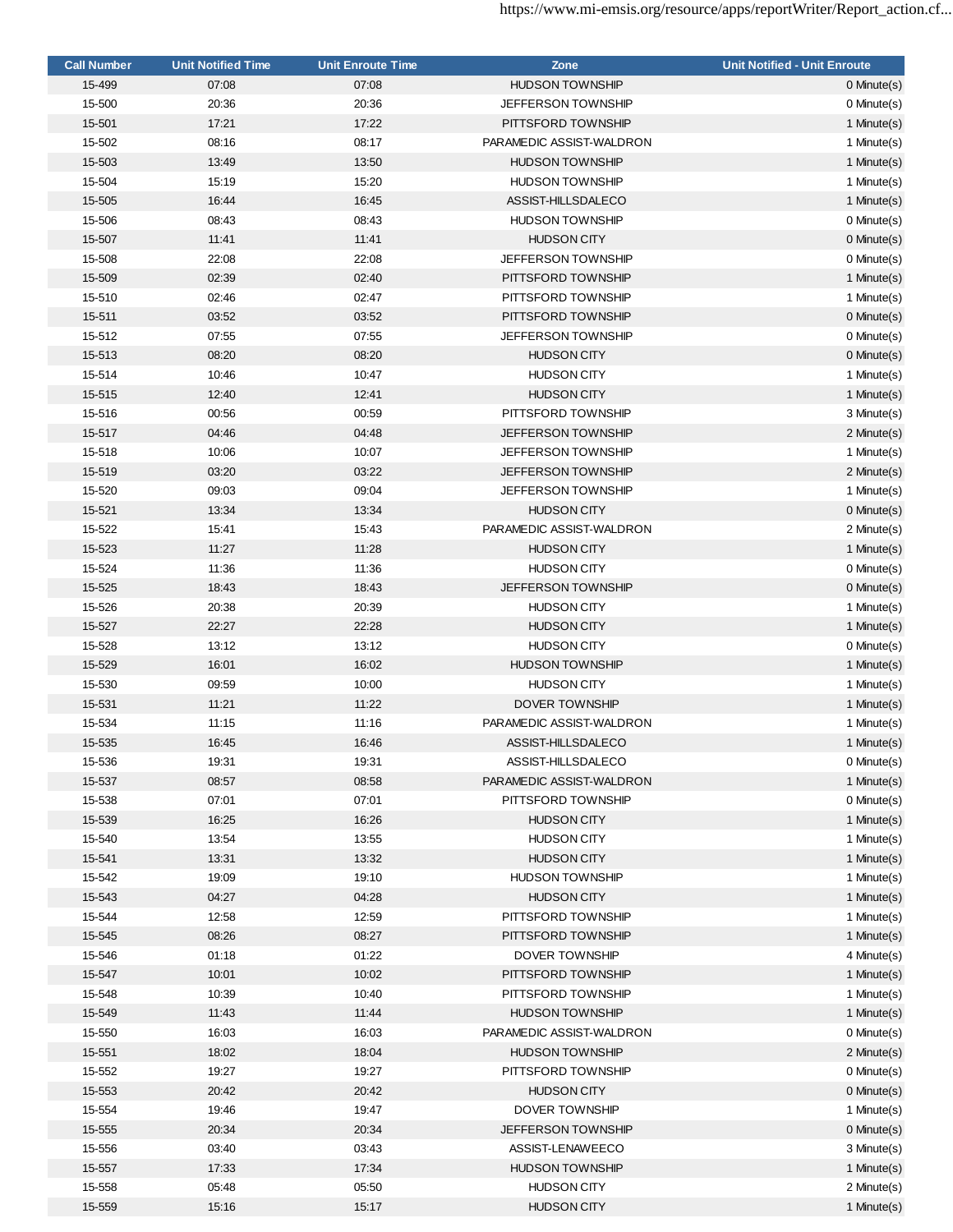| <b>Call Number</b> | <b>Unit Notified Time</b> | <b>Unit Enroute Time</b> | Zone                      | <b>Unit Notified - Unit Enroute</b> |
|--------------------|---------------------------|--------------------------|---------------------------|-------------------------------------|
| 15-560             | 16:30                     | 16:31                    | ASSIST-HILLSDALECO        | 1 Minute(s)                         |
| 15-561             | 10:39                     | 10:39                    | ASSIST-HILLSDALECO        | 0 Minute(s)                         |
| 15-562             | 12:40                     | 12:40                    | <b>HUDSON CITY</b>        | 0 Minute(s)                         |
| 15-563             | 13:47                     | 13:47                    | <b>HUDSON CITY</b>        | 0 Minute(s)                         |
| 15-564             | 17:29                     | 17:29                    | PITTSFORD TOWNSHIP        | 0 Minute(s)                         |
| 15-565             | 20:11                     | 20:11                    | PITTSFORD TOWNSHIP        | 0 Minute(s)                         |
| 15-566             | 06:12                     | 06:14                    | <b>HUDSON CITY</b>        | 2 Minute(s)                         |
| 15-567             | 13:27                     | 13:29                    | <b>HUDSON CITY</b>        | 2 Minute(s)                         |
| 15-568             | 16:35                     | 16:38                    | PITTSFORD TOWNSHIP        | 3 Minute(s)                         |
| 15-569             | 19:22                     | 19:24                    | <b>HUDSON CITY</b>        | 2 Minute(s)                         |
| 15-570             | 20:46                     | 20:48                    | ASSIST-LENAWEECO          | 2 Minute(s)                         |
| 15-571             | 09:06                     | 09:07                    | PARAMEDIC ASSIST-WALDRON  | 1 Minute(s)                         |
| 15-572             | 12:35                     | 12:37                    | <b>HUDSON CITY</b>        | 2 Minute(s)                         |
| 15-573             | 13:33                     | 13:40                    | <b>HUDSON TOWNSHIP</b>    | 7 Minute(s)                         |
| 15-574             | 17:44                     | 17:44                    | <b>JEFFERSON TOWNSHIP</b> | 0 Minute(s)                         |
| 15-575             | 16:21                     | 16:22                    | <b>HUDSON CITY</b>        | 1 Minute(s)                         |
| 15-576             | 20:23                     | 20:24                    | <b>CLAYTON VILLAGE</b>    | 1 Minute(s)                         |
| 15-577             | 21:13                     | 21:13                    | <b>HUDSON CITY</b>        | 0 Minute(s)                         |
| 15-578             | 04:36                     | 04:40                    | <b>HUDSON CITY</b>        | 4 Minute(s)                         |
| 15-579             | 09:23                     | 09:25                    | <b>HUDSON CITY</b>        | 2 Minute(s)                         |
| 15-580             | 14:41                     | 14:41                    | <b>HUDSON TOWNSHIP</b>    | 0 Minute(s)                         |
| 15-581             | 13:31                     | 13:31                    | <b>HUDSON TOWNSHIP</b>    | 0 Minute(s)                         |
| 15-582             | 07:23                     | 07:23                    | <b>JEFFERSON TOWNSHIP</b> | 0 Minute(s)                         |
| 15-584             | 09:14                     | 09:14                    | <b>HUDSON TOWNSHIP</b>    |                                     |
| 15-585             | 17:53                     | 17:54                    | <b>JEFFERSON TOWNSHIP</b> | 0 Minute(s)<br>1 Minute(s)          |
|                    | 17:59                     |                          | <b>JEFFERSON TOWNSHIP</b> |                                     |
| 15-586             | 09:09                     | 17:59<br>09:10           | PITTSFORD TOWNSHIP        | 0 Minute(s)<br>1 Minute(s)          |
| 15-587             |                           |                          | <b>HUDSON CITY</b>        |                                     |
| 15-588             | 11:41                     | 11:42<br>17:24           | <b>JEFFERSON TOWNSHIP</b> | 1 Minute(s)                         |
| 15-589             | 17:23                     |                          |                           | 1 Minute(s)                         |
| 15-590             | 21:13                     | 21:15                    | ASSIST-HILLSDALECO        | 2 Minute(s)                         |
| 15-591             | 13:43                     | 13:45                    | PARAMEDIC ASSIST-WALDRON  | 2 Minute(s)                         |
| 15-592             | 20:15                     | 20:16                    | <b>HUDSON CITY</b>        | 1 Minute(s)                         |
| 15-593             | 20:52                     | 20:57                    | PITTSFORD TOWNSHIP        | 5 Minute(s)                         |
| 15-594             | 11:13                     | 11:13                    | <b>HUDSON TOWNSHIP</b>    | 0 Minute(s)                         |
| 15-595             | 17:12                     | 17:12                    | ASSIST-LENAWEECO          | 0 Minute(s)                         |
| 15-596             | 20:10                     | 20:10                    | <b>HUDSON CITY</b>        | $0$ Minute $(s)$                    |
| 15-597             | 05:52                     | 05:53                    | JEFFERSON TOWNSHIP        | 1 Minute(s)                         |
| 15-598             | 20:38                     | 20:38                    | <b>HUDSON TOWNSHIP</b>    | 0 Minute(s)                         |
| 15-599             | 07:41                     | 07:45                    | <b>HUDSON TOWNSHIP</b>    | 4 Minute(s)                         |
| 15-600             | 09:34                     | 09:35                    | PARAMEDIC ASSIST-WALDRON  | 1 Minute(s)                         |
| 15-601             | 11:30                     | 11:31                    | <b>HUDSON CITY</b>        | 1 Minute(s)                         |
| 15-602             | 15:32                     | 15:34                    | JEFFERSON TOWNSHIP        | 2 Minute(s)                         |
| 15-603             | 17:06                     | 17:08                    | ASSIST-LENAWEECO          | 2 Minute(s)                         |
| 15-604             | 18:55                     | 18:57                    | PITTSFORD TOWNSHIP        | 2 Minute(s)                         |
| 15-605             | 23:03                     | 23:04                    | <b>JEFFERSON TOWNSHIP</b> | 1 Minute(s)                         |
| 15-606             | 00:31                     | 00:31                    | <b>CLAYTON VILLAGE</b>    | 0 Minute(s)                         |
| 15-607             | 16:34                     | 16:35                    | PITTSFORD TOWNSHIP        | 1 Minute(s)                         |
| 15-608             | 10:37                     | 10:38                    | ASSIST-HILLSDALECO        | 1 Minute(s)                         |
| 15-609             | 13:37                     | 13:40                    | <b>HUDSON TOWNSHIP</b>    | 3 Minute(s)                         |
| 15-610             | 16:43                     | 16:45                    | ASSIST-HILLSDALECO        | 2 Minute(s)                         |
| 15-611             | 11:40                     | 11:41                    | <b>HUDSON TOWNSHIP</b>    | 1 Minute(s)                         |
| 15-614             | 18:40                     | 18:41                    | ASSIST-HILLSDALECO        | 1 Minute(s)                         |
| 15-615             | 20:21                     | 20:21                    | ASSIST-HILLSDALECO        | 0 Minute(s)                         |
| 15-616             | 11:16                     | 11:16                    | PARAMEDIC ASSIST-WALDRON  | 0 Minute(s)                         |
| 15-617             | 11:23                     | 11:24                    | <b>MEDINA TOWNSHIP</b>    | 1 Minute(s)                         |
| 15-618             | 17:17                     | 17:17                    | <b>JEFFERSON TOWNSHIP</b> | 0 Minute(s)                         |
| 15-619             | 10:31                     | 10:32                    | <b>JEFFERSON TOWNSHIP</b> | 1 Minute(s)                         |
| 15-620             | 11:47                     | 11:47                    | <b>HUDSON CITY</b>        | 0 Minute(s)                         |
| 15-622             | 15:02                     | 15:03                    | ASSIST-HILLSDALECO        | 1 Minute(s)                         |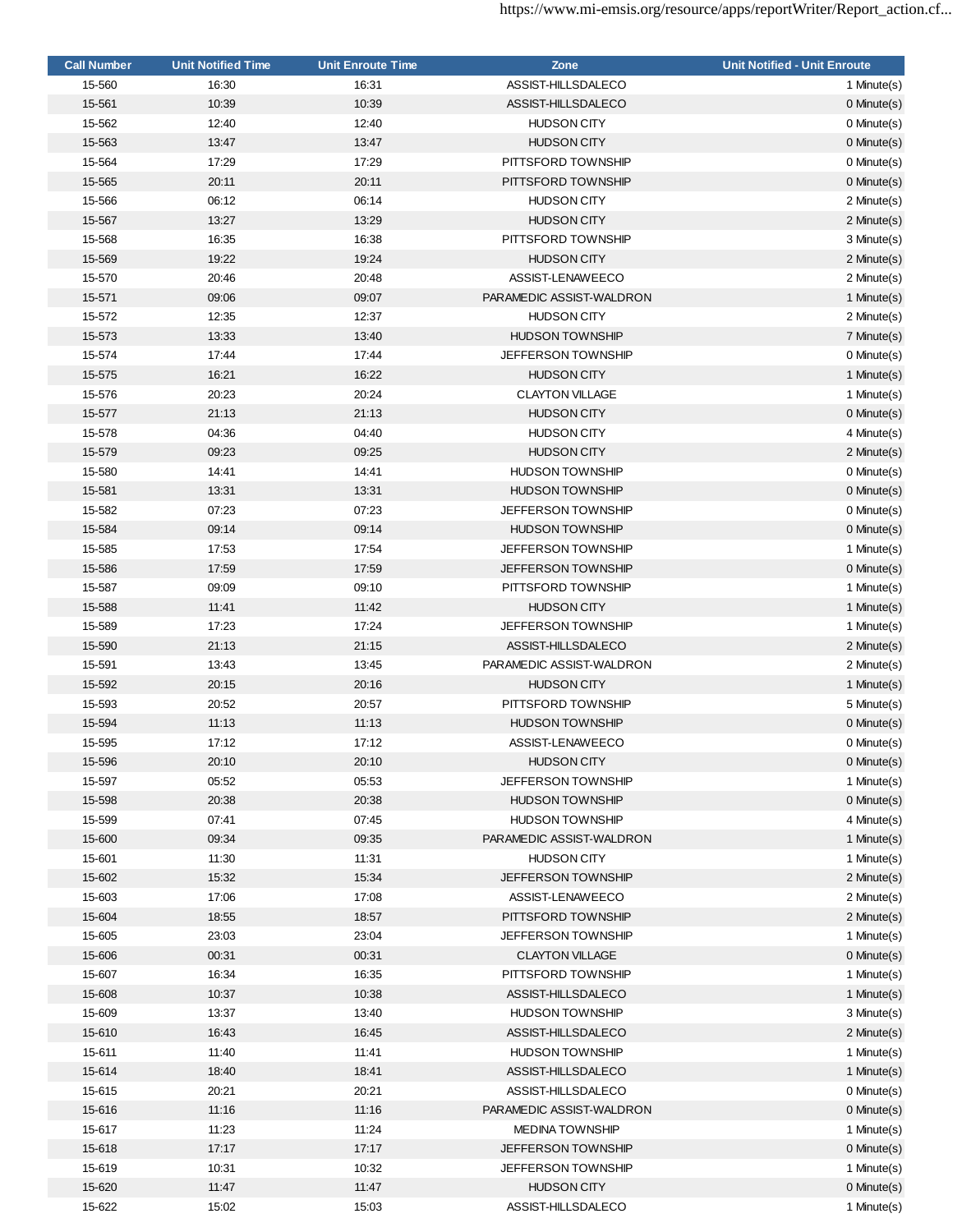| <b>Call Number</b> | <b>Unit Notified Time</b> | <b>Unit Enroute Time</b> | Zone                      | <b>Unit Notified - Unit Enroute</b> |
|--------------------|---------------------------|--------------------------|---------------------------|-------------------------------------|
| 15-623             | 06:51                     | 06:52                    | <b>HUDSON CITY</b>        | 1 Minute(s)                         |
| 15-625             | 06:42                     | 06:45                    | <b>HUDSON CITY</b>        | 3 Minute(s)                         |
| 15-626             | 16:23                     | 16:24                    | PITTSFORD TOWNSHIP        | 1 Minute(s)                         |
| 15-627             | 21:42                     | 21:43                    | <b>HUDSON CITY</b>        | 1 Minute(s)                         |
| 15-628             | 23:24                     | 23:24                    | <b>HUDSON CITY</b>        | 0 Minute(s)                         |
| 15-629             | 01:28                     | 01:31                    | <b>HUDSON CITY</b>        | 3 Minute(s)                         |
| 15-630             | 06:10                     | 06:11                    | PARAMEDIC ASSIST-WALDRON  | 1 Minute(s)                         |
| 15-631             | 12:30                     | 12:31                    | <b>JEFFERSON TOWNSHIP</b> | 1 Minute(s)                         |
| 15-632             | 14:11                     | 14:11                    | <b>JEFFERSON TOWNSHIP</b> | 0 Minute(s)                         |
| 15-633             | 15:03                     | 15:04                    | <b>HUDSON CITY</b>        | 1 Minute(s)                         |
| 15-634             | 17:09                     | 17:14                    | <b>HUDSON CITY</b>        | 5 Minute(s)                         |
| 15-635             | 20:53                     | 20:54                    | <b>HUDSON TOWNSHIP</b>    | 1 Minute(s)                         |
| 15-636             | 11:55                     | 11:58                    | <b>HUDSON CITY</b>        | 3 Minute(s)                         |
| 15-637             | 03:26                     | 03:31                    | <b>HUDSON TOWNSHIP</b>    | 5 Minute(s)                         |
| 15-639             | 09:38                     | 09:38                    | PITTSFORD TOWNSHIP        | $0$ Minute $(s)$                    |
| 15-640             | 21:54                     | 21:54                    | <b>HUDSON CITY</b>        | 0 Minute(s)                         |
| 15-641             | 07:35                     | 07:37                    | <b>HUDSON CITY</b>        | 2 Minute(s)                         |
| 15-642             | 09:26                     | 09:27                    | <b>CLAYTON VILLAGE</b>    | 1 Minute(s)                         |
| 15-643             | 13:20                     | 13:22                    | ASSIST-LENAWEECO          | 2 Minute(s)                         |
|                    |                           | 20:24                    |                           |                                     |
| 15-644             | 20:23                     |                          | ASSIST-HILLSDALECO        | 1 Minute(s)                         |
| 15-645             | 15:07                     | 15:08                    | <b>HUDSON CITY</b>        | 1 Minute(s)                         |
| 15-646             | 01:52                     | 01:54                    | <b>HUDSON CITY</b>        | 2 Minute(s)                         |
| 15-647             | 09:05                     | 09:05                    | <b>CLAYTON VILLAGE</b>    | 0 Minute(s)                         |
| 15-648             | 10:58                     | 10:59                    | <b>HUDSON CITY</b>        | 1 Minute(s)                         |
| 15-649             | 15:51                     | 15:52                    | ASSIST-LENAWEECO          | 1 Minute(s)                         |
| 15-650             | 16:35                     | 16:36                    | ASSIST-HILLSDALECO        | 1 Minute(s)                         |
| 15-651             | 17:28                     | 17:29                    | PITTSFORD TOWNSHIP        | 1 Minute(s)                         |
| 15-652             | 04:42                     | 04:45                    | ASSIST-HILLSDALECO        | 3 Minute(s)                         |
| 15-654             | 09:55                     | 09:56                    | PITTSFORD TOWNSHIP        | 1 Minute(s)                         |
| 15-655             | 11:10                     | 11:12                    | <b>JEFFERSON TOWNSHIP</b> | 2 Minute(s)                         |
| 15-656             | 16:41                     | 16:42                    | <b>JEFFERSON TOWNSHIP</b> | 1 Minute(s)                         |
| 15-657             | 16:58                     | 16:58                    | DOVER TOWNSHIP            | 0 Minute(s)                         |
| 15-658             | 16:59                     | 16:59                    | <b>JEFFERSON TOWNSHIP</b> | 0 Minute(s)                         |
| 15-659             | 23:36                     | 23:40                    | PARAMEDIC ASSIST-WALDRON  | 4 Minute(s)                         |
| 15-660             | 02:27                     | 02:30                    | PARAMEDIC ASSIST-WALDRON  | 3 Minute(s)                         |
| 15-661             | 10:47                     | 10:47                    | <b>HUDSON CITY</b>        | 0 Minute(s)                         |
| 15-662             | 15:48                     | 15:49                    | PITTSFORD TOWNSHIP        | 1 Minute(s)                         |
| 15-663             | 19:38                     | 19:39                    | <b>HUDSON CITY</b>        | 1 Minute(s)                         |
| 15-664             | 20:51                     | 20:51                    | <b>JEFFERSON TOWNSHIP</b> | 0 Minute(s)                         |
| 15-665             | 00:41                     | 00:43                    | <b>HUDSON CITY</b>        | 2 Minute(s)                         |
| 15-666             | 16:21                     | 16:22                    | <b>HUDSON CITY</b>        | 1 Minute(s)                         |
| 15-667             | 17:29                     | 17:30                    | ASSIST-HILLSDALECO        | 1 Minute(s)                         |
| 15-668             | 18:44                     | 18:44                    | <b>HUDSON CITY</b>        | 0 Minute(s)                         |
| 15-669             | 09:57                     | 09:57                    | <b>CLAYTON VILLAGE</b>    | 0 Minute(s)                         |
| 15-670             | 20:15                     | 20:15                    | <b>HUDSON CITY</b>        | 0 Minute(s)                         |
| 15-671             | 22:04                     | 22:05                    | <b>CLAYTON VILLAGE</b>    | 1 Minute(s)                         |
| 15-672             | 13:28                     | 13:28                    | <b>HUDSON TOWNSHIP</b>    | 0 Minute(s)                         |
| 15-673             | 13:28                     | 13:28                    | <b>HUDSON TOWNSHIP</b>    | 0 Minute(s)                         |
| 15-674             | 17:46                     | 17:47                    | <b>HUDSON TOWNSHIP</b>    | 1 Minute(s)                         |
| 15-675             | 06:52                     | 06:55                    | <b>HUDSON CITY</b>        | 3 Minute(s)                         |
| 15-676             | 09:27                     | 09:28                    | <b>JEFFERSON TOWNSHIP</b> | 1 Minute(s)                         |
| 15-677             | 19:06                     | 19:06                    | <b>HUDSON CITY</b>        | 0 Minute(s)                         |
| 15-678             | 11:39                     | 11:39                    | <b>HUDSON CITY</b>        | 0 Minute(s)                         |
| 15-678-2           | 11:39                     | 11:39                    | <b>HUDSON CITY</b>        | 0 Minute(s)                         |
| 15-679             | 13:36                     | 13:38                    | ASSIST-HILLSDALECO        | 2 Minute(s)                         |
| 15-680             | 16:29                     | 16:29                    | <b>HUDSON CITY</b>        | 0 Minute(s)                         |
| 15-681             | 18:34                     | 18:36                    | <b>JEFFERSON TOWNSHIP</b> | 2 Minute(s)                         |
| 15-682             | 21:12                     | 21:14                    | ASSIST-HILLSDALECO        | 2 Minute(s)                         |
| 15-683             | 12:16                     | 12:16                    | JEFFERSON TOWNSHIP        | 0 Minute(s)                         |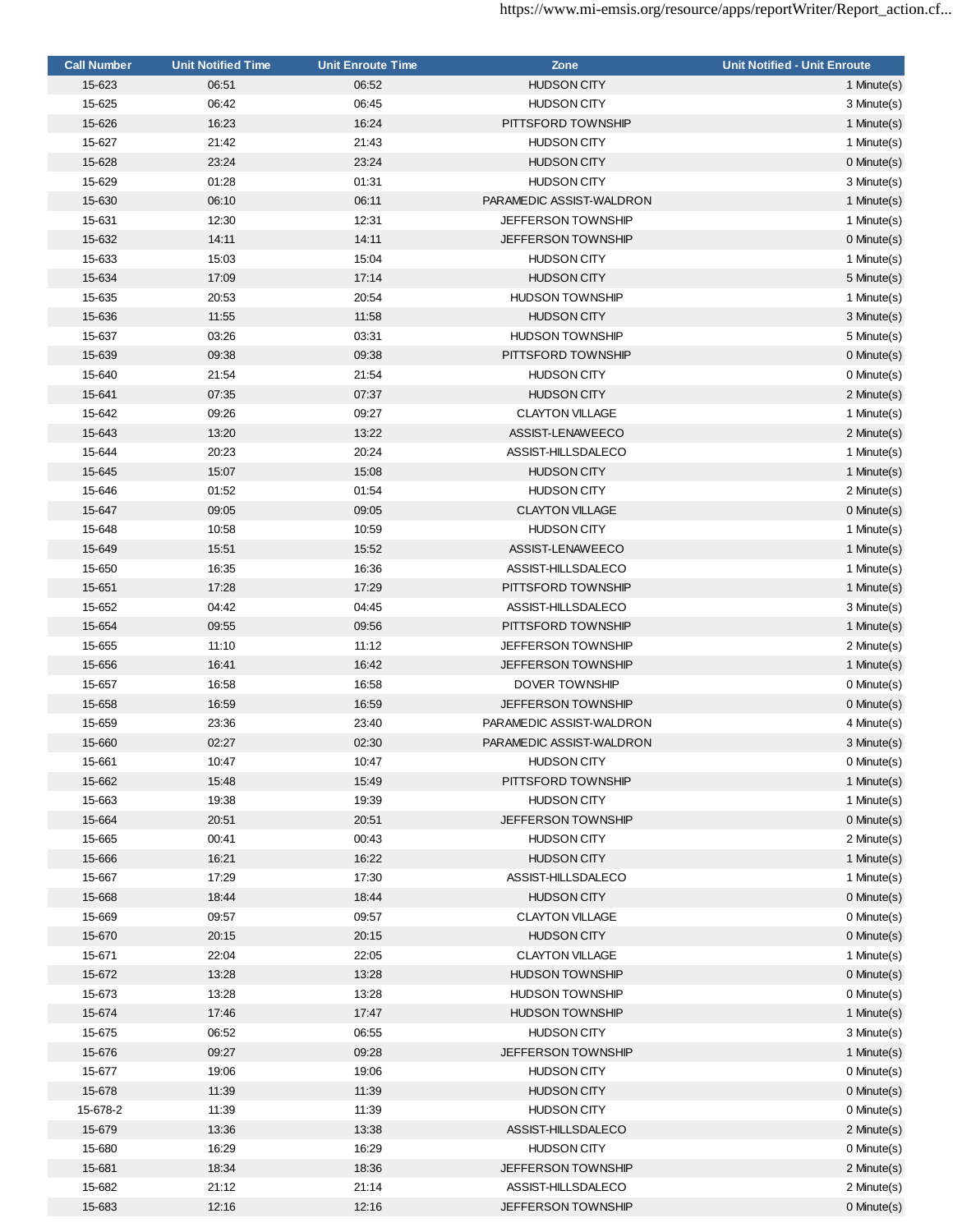| <b>Call Number</b> | <b>Unit Notified Time</b> | <b>Unit Enroute Time</b> | Zone                      | <b>Unit Notified - Unit Enroute</b> |
|--------------------|---------------------------|--------------------------|---------------------------|-------------------------------------|
| 15-684             | 12:22                     | 12:22                    | <b>HUDSON CITY</b>        | 0 Minute(s)                         |
| 15-685             | 12:22                     | 12:23                    | <b>HUDSON CITY</b>        | 1 Minute(s)                         |
| 15-686             | 15:35                     | 15:37                    | PARAMEDIC ASSIST-WALDRON  | 2 Minute(s)                         |
| 15-687             | 17:06                     | 17:06                    | ASSIST-HILLSDALECO        | 0 Minute(s)                         |
| 15-688             | 21:31                     | 21:15                    | <b>JEFFERSON TOWNSHIP</b> | $-16$ Minute $(s)$                  |
| 15-689             | 11:53                     | 11:53                    | <b>HUDSON CITY</b>        | 0 Minute(s)                         |
| 15-690             | 16:21                     | 16:23                    | <b>HUDSON CITY</b>        | 2 Minute(s)                         |
| 15-691             | 18:58                     | 18:59                    | <b>HUDSON CITY</b>        | 1 Minute(s)                         |
| 15-692             | 11:27                     | 11:31                    | PITTSFORD TOWNSHIP        | 4 Minute(s)                         |
| 15-693             | 11:42                     | 11:43                    | <b>HUDSON CITY</b>        | 1 Minute(s)                         |
| 15-694             | 18:15                     | 18:16                    | <b>JEFFERSON TOWNSHIP</b> | 1 Minute(s)                         |
| 15-695             | 09:25                     | 09:27                    | PARAMEDIC ASSIST-WALDRON  | 2 Minute(s)                         |
| 15-696             | 15:10                     | 15:10                    | <b>HUDSON CITY</b>        | 0 Minute(s)                         |
| 15-697             | 13:28                     | 13:30                    | PITTSFORD TOWNSHIP        | 2 Minute(s)                         |
| 15-698             | 18:59                     | 19:00                    | <b>HUDSON CITY</b>        | 1 Minute(s)                         |
| 15-700             | 08:42                     | 08:43                    | PITTSFORD TOWNSHIP        |                                     |
|                    |                           |                          | PITTSFORD TOWNSHIP        | 1 Minute(s)<br>2 Minute(s)          |
| 15-702             | 15:35                     | 15:37                    |                           |                                     |
| 15-703             | 20:59                     | 20:59                    | ASSIST-HILLSDALECO        | 0 Minute(s)                         |
| 15-704             | 23:15                     | 23:15                    | ASSIST-HILLSDALECO        | 0 Minute(s)                         |
| 15-705             | 07:56                     | 07:59                    | <b>HUDSON CITY</b>        | 3 Minute(s)                         |
| 15-706             | 10:35                     | 10:36                    | PARAMEDIC ASSIST-WALDRON  | 1 Minute(s)                         |
| 15-707             | 17:02                     | 17:03                    | ASSIST-HILLSDALECO        | 1 Minute(s)                         |
| 15-708             | 19:07                     | 19:08                    | <b>HUDSON CITY</b>        | 1 Minute(s)                         |
| 15-709             | 22:31                     | 22:31                    | PITTSFORD TOWNSHIP        | $0$ Minute $(s)$                    |
| 15-710             | 00:37                     | 00:41                    | <b>HUDSON CITY</b>        | 4 Minute(s)                         |
| 15-711             | 03:21                     | 03:24                    | <b>JEFFERSON TOWNSHIP</b> | 3 Minute(s)                         |
| 15-712             | 13:11                     | 13:13                    | <b>DOVER TOWNSHIP</b>     | 2 Minute(s)                         |
| 15-713             | 05:55                     | 05:57                    | <b>HUDSON CITY</b>        | 2 Minute(s)                         |
| 15-714             | 12:14                     | 12:14                    | <b>JEFFERSON TOWNSHIP</b> | 0 Minute(s)                         |
| 15-715             | 10:46                     | 10:48                    | PARAMEDIC ASSIST-WALDRON  | 2 Minute(s)                         |
| 15-716             | 14:26                     | 14:28                    | ASSIST-HILLSDALECO        | 2 Minute(s)                         |
| 15-717             | 21:21                     | 21:22                    | PITTSFORD TOWNSHIP        | 1 Minute(s)                         |
| 15-718             | 10:57                     | 10:58                    | PARAMEDIC ASSIST-WALDRON  | 1 Minute(s)                         |
| 15-720             | 19:19                     | 19:20                    | PARAMEDIC ASSIST-WALDRON  | 1 Minute(s)                         |
| 15-721             | 19:47                     | 19:47                    | PARAMEDIC ASSIST-WALDRON  | 0 Minute(s)                         |
| 15-722             | 19:19                     | 19:20                    | PARAMEDIC ASSIST-WALDRON  | 1 Minute(s)                         |
| 15-723             | 22:55                     | 22:57                    | <b>HUDSON TOWNSHIP</b>    | 2 Minute(s)                         |
| 15-723B            | 16:21                     | 16:22                    | DOVER TOWNSHIP            | 1 Minute(s)                         |
| 15-724             | 23:53                     | 23:54                    | <b>JEFFERSON TOWNSHIP</b> | 1 Minute(s)                         |
| 15-725             | 09:30                     | 09:30                    | PITTSFORD TOWNSHIP        | 0 Minute(s)                         |
| 15-726             | 14:13                     | 14:13                    | <b>JEFFERSON TOWNSHIP</b> | 0 Minute(s)                         |
| 15-728             | 08:22                     | 08:23                    | PITTSFORD TOWNSHIP        | 1 Minute(s)                         |
| 15-729             | 11:28                     | 11:29                    | ASSIST-HILLSDALECO        | 1 Minute(s)                         |
| 15-730             | 15:38                     | 15:38                    | <b>HUDSON CITY</b>        | 0 Minute(s)                         |
| 15-731             | 11:53                     | 11:55                    | <b>HUDSON TOWNSHIP</b>    | 2 Minute(s)                         |
| 15-732             | 19:05                     | 19:05                    | JEFFERSON TOWNSHIP        | 0 Minute(s)                         |
| 15-733             | 23:35                     | 23:36                    | <b>HUDSON CITY</b>        | 1 Minute(s)                         |
| 15-734             | 09:09                     | 09:11                    | PITTSFORD TOWNSHIP        | 2 Minute(s)                         |
| 15-735             | 05:54                     | 05:56                    | <b>HUDSON CITY</b>        | 2 Minute(s)                         |
| 15-737             | 15:08                     | 15:08                    | <b>JEFFERSON TOWNSHIP</b> | 0 Minute(s)                         |
| 15-738             | 01:14                     | 01:17                    |                           |                                     |
|                    |                           |                          | <b>HUDSON CITY</b>        | 3 Minute(s)                         |
| 15-739             | 17:43                     | 17:44                    | <b>HUDSON CITY</b>        | 1 Minute(s)                         |
| 15-740             | 23:24                     | 23:25                    | <b>JEFFERSON TOWNSHIP</b> | 1 Minute(s)                         |
| 15-741             | 16:24                     | 16:25                    | <b>HUDSON TOWNSHIP</b>    | 1 Minute(s)                         |
| 15-742             | 22:56                     | 22:57                    | <b>JEFFERSON TOWNSHIP</b> | 1 Minute(s)                         |
| 15-744             | 15:49                     | 15:50                    | ASSIST-HILLSDALECO        | 1 Minute(s)                         |
| 15-745             | 17:43                     | 17:49                    | <b>HUDSON CITY</b>        | 6 Minute(s)                         |
| 15-746             | 19:24                     | 19:25                    | <b>HUDSON CITY</b>        | 1 Minute(s)                         |
| 15-747             | 20:02                     | 20:03                    | PARAMEDIC ASSIST-WALDRON  | 1 Minute(s)                         |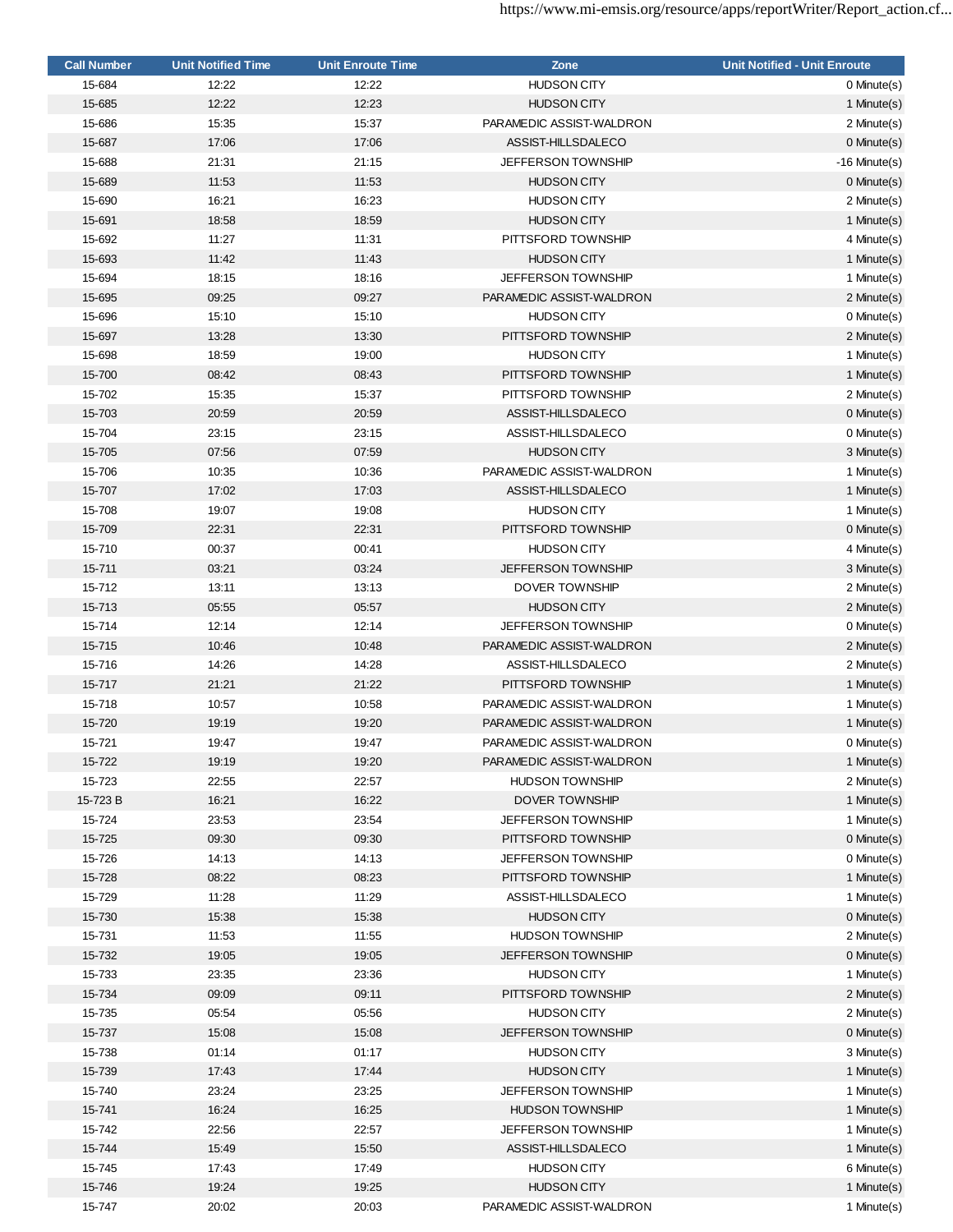| <b>Call Number</b> | <b>Unit Notified Time</b> | <b>Unit Enroute Time</b> | Zone                                         | <b>Unit Notified - Unit Enroute</b> |
|--------------------|---------------------------|--------------------------|----------------------------------------------|-------------------------------------|
| 15-748             | 21:14                     | 21:15                    | PITTSFORD TOWNSHIP                           | 1 Minute(s)                         |
| 15-749             | 06:40                     | 06:44                    | DOVER TOWNSHIP                               | 4 Minute(s)                         |
| 15-751             | 21:37                     | 21:37                    | PARAMEDIC ASSIST-WALDRON                     | 0 Minute(s)                         |
| 15-752             | 09:03                     | 09:03                    | PARAMEDIC ASSIST-WALDRON                     | 0 Minute(s)                         |
| 15-753             | 10:23                     | 10:24                    | <b>HUDSON CITY</b>                           | 1 Minute(s)                         |
| 15-756             | 09:10                     | 09:10                    | <b>HUDSON CITY</b>                           | 0 Minute(s)                         |
| 15-757             | 11:21                     | 11:21                    | <b>JEFFERSON TOWNSHIP</b>                    | 0 Minute(s)                         |
| 15-758             | 12:26                     | 12:26                    | ASSIST-HILLSDALECO                           | 0 Minute(s)                         |
| 15-759             | 12:55                     | 12:56                    | <b>HUDSON TOWNSHIP</b>                       | 1 Minute(s)                         |
| 15-761             | 15:46                     | 15:46                    | <b>HUDSON CITY</b>                           | 0 Minute(s)                         |
|                    |                           |                          |                                              | 1 Minute(s)                         |
| 15-762             | 18:03                     | 18:04                    | ASSIST-HILLSDALECO                           |                                     |
| 15-764             | 11:39                     | 11:40                    | <b>HUDSON CITY</b>                           | 1 Minute(s)                         |
| 15-765             | 14:21                     | 14:21                    | <b>JEFFERSON TOWNSHIP</b>                    | 0 Minute(s)                         |
| 15-766             | 13:34                     | 13:37                    | ASSIST-HILLSDALECO                           | 3 Minute(s)                         |
| 15-767             | 13:58                     | 13:59                    | <b>JEFFERSON TOWNSHIP</b>                    | 1 Minute(s)                         |
| 15-768             | 16:26                     | 16:26                    | <b>HUDSON CITY</b>                           | 0 Minute(s)                         |
| 15-769             | 23:23                     | 23:25                    | <b>JEFFERSON TOWNSHIP</b>                    | 2 Minute(s)                         |
| 15-770             | 11:03                     | 11:03                    | PARAMEDIC ASSIST-WALDRON                     | 0 Minute(s)                         |
| 15-771             | 12:14                     | 12:15                    | ASSIST-HILLSDALECO                           | 1 Minute(s)                         |
| 15-772             | 15:56                     | 15:59                    | ASSIST-HILLSDALECO                           | 3 Minute(s)                         |
| 15-773             | 16:21                     | 16:23                    | PARAMEDIC ASSIST-WALDRON                     | 2 Minute(s)                         |
| 15-774             | 17:13                     | 17:14                    | ASSIST-HILLSDALECO                           | 1 Minute(s)                         |
| 15-775             | 20:56                     | 20:57                    | <b>HUDSON CITY</b>                           | 1 Minute(s)                         |
| 15-776             | 09:26                     | 09:27                    | PITTSFORD TOWNSHIP                           | 1 Minute(s)                         |
| 15-777             | 14:49                     | 14:51                    | ASSIST-HILLSDALECO                           | 2 Minute(s)                         |
| 15-778             | 20:29                     | 20:31                    | <b>HUDSON TOWNSHIP</b>                       | 2 Minute(s)                         |
| 15-779             | 04:24                     | 04:26                    | PITTSFORD TOWNSHIP                           | 2 Minute(s)                         |
| 15-780             | 14:56                     | 14:56                    | <b>HUDSON CITY</b>                           | 0 Minute(s)                         |
| 15-781             | 07:48                     | 07:49                    | <b>JEFFERSON TOWNSHIP</b>                    | 1 Minute(s)                         |
| 15-782             | 07:49                     | 08:02                    | <b>JEFFERSON TOWNSHIP</b>                    | 13 Minute(s)                        |
| 15-783             | 09:24                     | 09:25                    | <b>HUDSON CITY</b>                           | 1 Minute(s)                         |
| 15-784             | 11:24                     | 11:24                    | PARAMEDIC ASSIST-WALDRON                     | 0 Minute(s)                         |
| 15-785             | 12:17                     | 12:18                    | PITTSFORD TOWNSHIP                           | 1 Minute(s)                         |
| 15-786             | 16:06                     | 16:07                    | <b>HUDSON TOWNSHIP</b>                       | 1 Minute(s)                         |
|                    |                           |                          |                                              |                                     |
| 15-787             | 18:50                     | 18:51                    | <b>HUDSON CITY</b><br><b>HUDSON TOWNSHIP</b> | 1 Minute(s)                         |
| 15-788             | 21:41                     | 21:43                    |                                              | 2 Minute(s)                         |
| 15-789             | 23:40                     | 23:41                    | <b>HUDSON CITY</b>                           | 1 Minute(s)                         |
| 15-790             | 02:47                     | 02:49                    | PARAMEDIC ASSIST-WALDRON                     | 2 Minute(s)                         |
| 15-791             | 08:36                     | 08:43                    | JEFFERSON TOWNSHIP                           | 7 Minute(s)                         |
| 15-792             | 09:27                     | 09:27                    | PITTSFORD TOWNSHIP                           | 0 Minute(s)                         |
| 15-793             | 17:49                     | 17:49                    | <b>HUDSON CITY</b>                           | 0 Minute(s)                         |
| 15-794             | 14:00                     | 14:01                    | <b>HUDSON TOWNSHIP</b>                       | 1 Minute(s)                         |
| 15-795             | 14:08                     | 14:09                    | <b>JEFFERSON TOWNSHIP</b>                    | 1 Minute(s)                         |
| 15-796             | 19:01                     | 19:03                    | PARAMEDIC ASSIST-WALDRON                     | 2 Minute(s)                         |
| 15-797             | 00:56                     | 00:58                    | ASSIST-HILLSDALECO                           | 2 Minute(s)                         |
| 15-798             | 08:24                     | 08:25                    | <b>HUDSON CITY</b>                           | 1 Minute(s)                         |
| 15-799             | 15:57                     | 15:58                    | ASSIST-HILLSDALECO                           | 1 Minute(s)                         |
| 15-800             | 18:54                     | 18:55                    | <b>HUDSON TOWNSHIP</b>                       | 1 Minute(s)                         |
| 15-801             | 23:20                     | 23:21                    | <b>HUDSON CITY</b>                           | 1 Minute(s)                         |
| 15-802             | 06:29                     | 06:35                    | <b>HUDSON TOWNSHIP</b>                       | 6 Minute(s)                         |
| 15-803             | 16:32                     | 16:33                    | <b>JEFFERSON TOWNSHIP</b>                    | 1 Minute(s)                         |
| 15-804             | 20:12                     | 20:12                    | ASSIST-LENAWEECO                             | 0 Minute(s)                         |
| 15-805             | 02:07                     | 02:09                    | JEFFERSON TOWNSHIP                           | 2 Minute(s)                         |
| 15-806             | 10:46                     | 10:48                    | <b>HUDSON CITY</b>                           | 2 Minute(s)                         |
| 15-807             | 12:22                     | 12:22                    | PARAMEDIC ASSIST-WALDRON                     | 0 Minute(s)                         |
| 15-808             | 22:38                     | 22:40                    | <b>HUDSON CITY</b>                           | 2 Minute(s)                         |
| 15-809             | 14:16                     | 14:17                    | <b>HUDSON CITY</b>                           | 1 Minute(s)                         |
| 15-810             | 16:53                     | 16:54                    | <b>JEFFERSON TOWNSHIP</b>                    | 1 Minute(s)                         |
| 15-811             | 19:10                     | 19:11                    | <b>CLAYTON VILLAGE</b>                       | 1 Minute(s)                         |
|                    |                           |                          |                                              |                                     |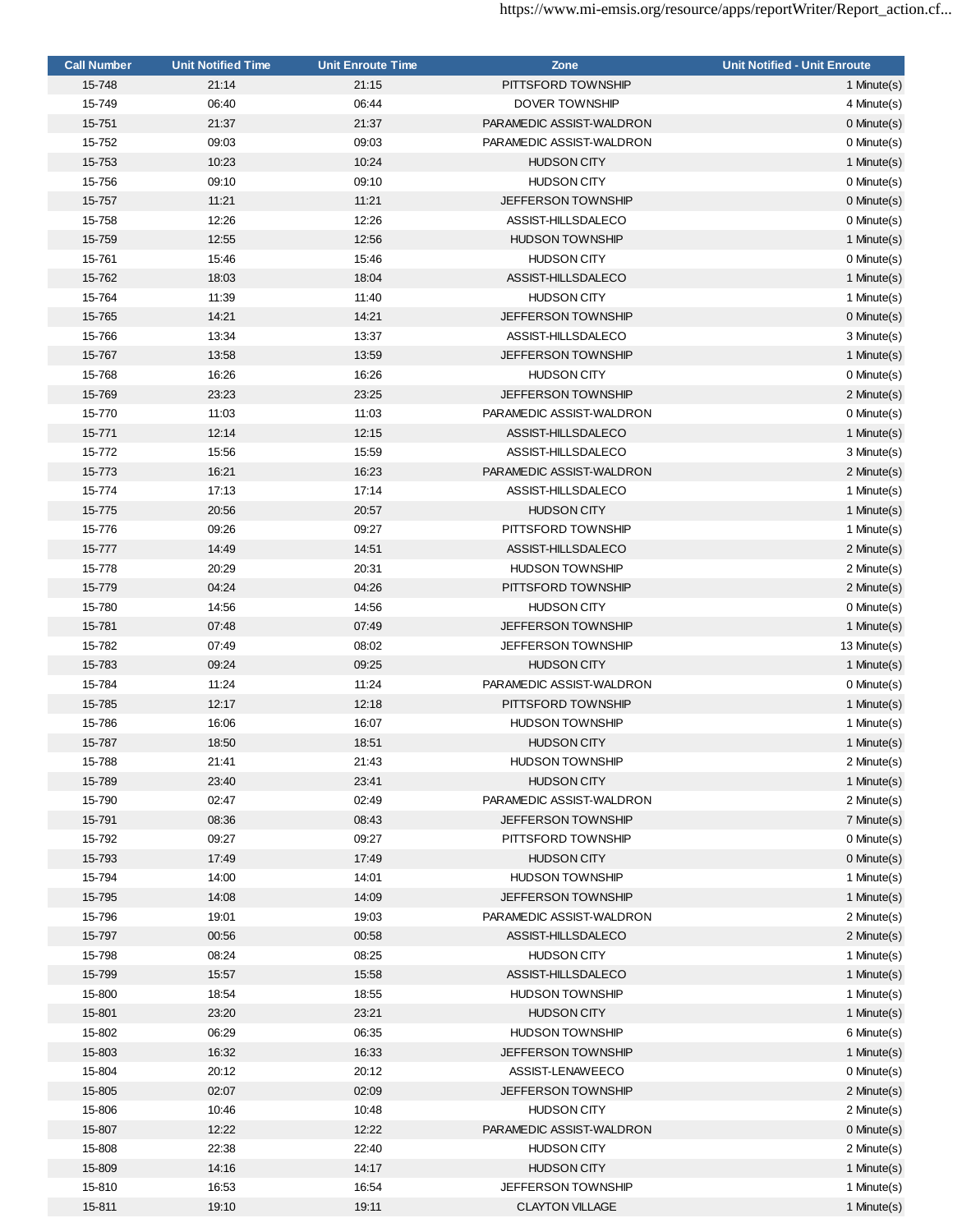| <b>Call Number</b> | <b>Unit Notified Time</b> | <b>Unit Enroute Time</b> | Zone                      | <b>Unit Notified - Unit Enroute</b> |
|--------------------|---------------------------|--------------------------|---------------------------|-------------------------------------|
| 15-812             | 10:04                     | 10:05                    | ASSIST-HILLSDALECO        | 1 Minute(s)                         |
| 15-813             | 12:09                     | 12:09                    | ASSIST-HILLSDALECO        | 0 Minute(s)                         |
| 15-814             | 18:00                     | 18:00                    | <b>HUDSON CITY</b>        | 0 Minute(s)                         |
| 15-816             | 18:32                     | 18:32                    | PARAMEDIC ASSIST-WALDRON  | $0$ Minute $(s)$                    |
| 15-817             | 10:47                     | 10:49                    | PARAMEDIC ASSIST-WALDRON  | 2 Minute(s)                         |
| 15-818             | 12:30                     | 12:33                    | PARAMEDIC ASSIST-WALDRON  | 3 Minute(s)                         |
| 15-819             | 15:06                     | 15:07                    | <b>HUDSON CITY</b>        | 1 Minute(s)                         |
| 15-820             | 00:30                     | 00:32                    | <b>JEFFERSON TOWNSHIP</b> | 2 Minute(s)                         |
| 15-821             | 08:34                     | 08:35                    | ASSIST-HILLSDALECO        | 1 Minute(s)                         |
| 15-822             | 13:39                     | 13:39                    | ASSIST-HILLSDALECO        | 0 Minute(s)                         |
| 15-823             | 13:47                     | 13:48                    | <b>HUDSON CITY</b>        | 1 Minute(s)                         |
| 15-824             | 14:40                     | 14:40                    | PARAMEDIC ASSIST-WALDRON  | $0$ Minute $(s)$                    |
| 15-825             | 12:41                     | 12:41                    | PITTSFORD TOWNSHIP        | 0 Minute(s)                         |
| 15-826             | 21:43                     | 21:45                    | <b>HUDSON CITY</b>        | 2 Minute(s)                         |
| 15-827             | 04:17                     | 04:19                    | <b>HUDSON CITY</b>        | 2 Minute(s)                         |
| 15-828             | 10:41                     | 10:42                    | PARAMEDIC ASSIST-WALDRON  | 1 Minute(s)                         |
| 15-829             | 13:39                     | 13:42                    | <b>HUDSON CITY</b>        | 3 Minute(s)                         |
| 15-830             | 14:10                     | 14:11                    | PITTSFORD TOWNSHIP        | 1 Minute(s)                         |
| 15-831             | 17:10                     | 17:10                    | <b>HUDSON CITY</b>        | 0 Minute(s)                         |
| 15-832             | 10:29                     | 10:29                    | <b>HUDSON CITY</b>        | 0 Minute(s)                         |
| 15-833             | 12:39                     | 12:39                    | <b>JEFFERSON TOWNSHIP</b> | 0 Minute(s)                         |
| 15-834             | 17:46                     | 17:47                    | PITTSFORD TOWNSHIP        | 1 Minute(s)                         |
| 15-835             | 09:11                     | 09:12                    | PARAMEDIC ASSIST-WALDRON  | 1 Minute(s)                         |
| 15-836             | 10:16                     | 10:17                    | <b>CLAYTON VILLAGE</b>    | 1 Minute(s)                         |
| 15-837             | 16:00                     | 16:00                    | <b>HUDSON CITY</b>        | 0 Minute(s)                         |
| 15-838             | 08:08                     | 08:09                    | PARAMEDIC ASSIST-WALDRON  | 1 Minute(s)                         |
| 15-839             | 08:27                     | 08:28                    | <b>HUDSON CITY</b>        | 1 Minute(s)                         |
| 15-840             | 16:25                     | 16:25                    | <b>HUDSON CITY</b>        | 0 Minute(s)                         |
| 15-841             | 17:05                     | 17:06                    | PITTSFORD TOWNSHIP        | 1 Minute(s)                         |
| 15-842             | 01:51                     | 01:52                    | <b>JEFFERSON TOWNSHIP</b> | 1 Minute(s)                         |
| 15-843             | 17:09                     | 17:10                    | PITTSFORD TOWNSHIP        | 1 Minute(s)                         |
| 15-844             | 20:30                     | 20:30                    | <b>CLAYTON VILLAGE</b>    | $0$ Minute $(s)$                    |
| 15-845             | 13:04                     | 13:06                    | ASSIST-HILLSDALECO        | 2 Minute(s)                         |
| 15-846             | 14:34                     | 14:34                    | <b>HUDSON CITY</b>        | 0 Minute(s)                         |
| 15-847             | 23:00                     | 23:01                    | <b>HUDSON TOWNSHIP</b>    | 1 Minute(s)                         |
| 15-848             | 06:35                     | 06:36                    | <b>HUDSON CITY</b>        | 1 Minute(s)                         |
| 15-849             | 04:40                     | 04:42                    | PITTSFORD TOWNSHIP        | 2 Minute(s)                         |
| 15-850             | 20:53                     | 20:54                    | ASSIST-HILLSDALECO        | 1 Minute(s)                         |
| 15-851             | 08:11                     | 08:12                    | <b>CLAYTON VILLAGE</b>    | 1 Minute(s)                         |
| 15-852             | 09:06                     | 09:06                    | <b>CLAYTON VILLAGE</b>    | 0 Minute(s)                         |
| 15-853             | 21:45                     | 21:46                    | <b>CLAYTON VILLAGE</b>    | 1 Minute(s)                         |
| 15-854             | 13:19                     | 13:19                    | <b>HUDSON TOWNSHIP</b>    | 0 Minute(s)                         |
| 15-855             | 20:08                     | 20:08                    | <b>JEFFERSON TOWNSHIP</b> | 0 Minute(s)                         |
| 15-856             | 00:56                     | 01:02                    | PITTSFORD TOWNSHIP        | 6 Minute(s)                         |
| 15-857             | 07:50                     | 07:51                    | PITTSFORD TOWNSHIP        | 1 Minute(s)                         |
| 15-858             | 15:42                     | 15:43                    | <b>HUDSON CITY</b>        | 1 Minute(s)                         |
| 15-859             | 21:14                     | 21:16                    | <b>HUDSON CITY</b>        | 2 Minute(s)                         |
| 15-860             | 00:08                     | 00:08                    | <b>JEFFERSON TOWNSHIP</b> | 0 Minute(s)                         |
| 15-861             | 14:02                     | 14:03                    | <b>JEFFERSON TOWNSHIP</b> | 1 Minute(s)                         |
| 15-862             | 19:55                     | 19:57                    | <b>JEFFERSON TOWNSHIP</b> | 2 Minute(s)                         |
| 15-863             | 20:37                     | 20:37                    | <b>JEFFERSON TOWNSHIP</b> | 0 Minute(s)                         |
| 15-864             | 23:12                     |                          | ASSIST-HILLSDALECO        |                                     |
| 15-865             | 13:44                     | 13:45                    | PARAMEDIC ASSIST-WALDRON  | 1 Minute(s)                         |
| 15-866             | 14:47                     | 14:49                    | <b>HUDSON CITY</b>        | 2 Minute(s)                         |
| 15-867             | 14:50                     | 14:50                    | <b>HUDSON CITY</b>        | 0 Minute(s)                         |
| 15-868             | 21:27                     | 21:28                    | PITTSFORD TOWNSHIP        | 1 Minute(s)                         |
| 15-869             | 21:38                     | 21:42                    | <b>HUDSON CITY</b>        | 4 Minute(s)                         |
| 15-870             | 01:51                     | 01:53                    | PITTSFORD TOWNSHIP        | 2 Minute(s)                         |
| 15-871             | 03:38                     | 03:40                    | <b>HUDSON CITY</b>        | 2 Minute(s)                         |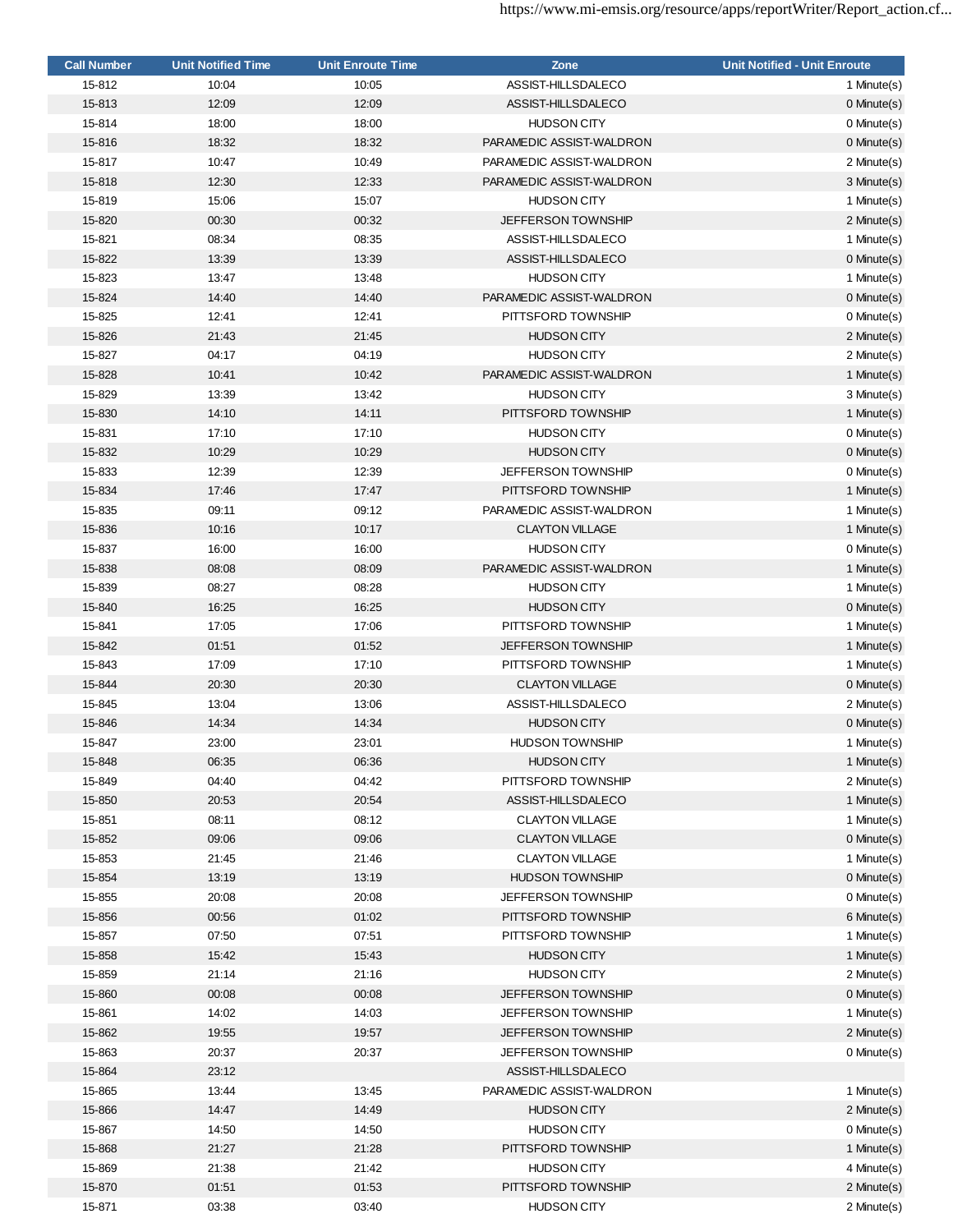| <b>Call Number</b> | <b>Unit Notified Time</b> | <b>Unit Enroute Time</b> | Zone                      | <b>Unit Notified - Unit Enroute</b> |
|--------------------|---------------------------|--------------------------|---------------------------|-------------------------------------|
| 15-872             | 11:44                     | 11:44                    | PARAMEDIC ASSIST-WALDRON  | 0 Minute(s)                         |
| 15-873             | 13:15                     | 13:15                    | <b>HUDSON TOWNSHIP</b>    | 0 Minute(s)                         |
| 15-874             | 18:04                     | 18:05                    | ASSIST-HILLSDALECO        | 1 Minute(s)                         |
| 15-875             | 19:58                     | 19:58                    | <b>JEFFERSON TOWNSHIP</b> | 0 Minute(s)                         |
| 15-876             | 17:49                     | 17:49                    | <b>JEFFERSON TOWNSHIP</b> | $0$ Minute $(s)$                    |
| 15-877             | 15:00                     | 15:00                    | PITTSFORD TOWNSHIP        | 0 Minute(s)                         |
| 15-878             | 01:50                     | 01:51                    | <b>HUDSON CITY</b>        | 1 Minute(s)                         |
| 15-879             | 02:47                     | 02:49                    | <b>HUDSON CITY</b>        | 2 Minute(s)                         |
| 15-880             | 10:55                     | 10:55                    | <b>HUDSON CITY</b>        | 0 Minute(s)                         |
| 15-881             | 15:48                     | 15:49                    | <b>HUDSON CITY</b>        | 1 Minute(s)                         |
| 15-882             | 08:20                     | 08:21                    | <b>HUDSON CITY</b>        | 1 Minute(s)                         |
| 15-883             | 08:22                     | 08:22                    | <b>HUDSON TOWNSHIP</b>    | 0 Minute(s)                         |
| 15-884             | 12:33                     | 12:34                    | <b>HUDSON CITY</b>        | 1 Minute(s)                         |
| 15-885             | 12:55                     | 12:56                    | PARAMEDIC ASSIST-WALDRON  | 1 Minute(s)                         |
| 15-886             | 19:19                     | 19:21                    | PITTSFORD TOWNSHIP        | 2 Minute(s)                         |
| 15-887             | 01:16                     | 01:17                    | PARAMEDIC ASSIST-WALDRON  | 1 Minute(s)                         |
| 15-888             | 09:25                     | 09:26                    | <b>JEFFERSON TOWNSHIP</b> | 1 Minute(s)                         |
| 15-889             | 10:27                     | 10:28                    | <b>HUDSON TOWNSHIP</b>    | 1 Minute(s)                         |
| 15-890             | 09:29                     | 09:30                    | <b>HUDSON CITY</b>        | 1 Minute(s)                         |
| 15 -- 891          | 17:25                     | 17:26                    | <b>HUDSON CITY</b>        | 1 Minute(s)                         |
| 15-892             | 19:12                     | 19:12                    | DOVER TOWNSHIP            | $0$ Minute $(s)$                    |
| 15-893             | 11:54                     | 11:55                    | <b>MEDINA TOWNSHIP</b>    | 1 Minute(s)                         |
| 15-894             | 13:14                     | 13:15                    | PITTSFORD TOWNSHIP        | 1 Minute(s)                         |
| 15-895             | 22:14                     | 22:15                    | <b>CLAYTON VILLAGE</b>    | 1 Minute(s)                         |
| 15-896             | 04:44                     | 04:46                    | <b>DOVER TOWNSHIP</b>     | 2 Minute(s)                         |
| 15-897             | 00:42                     | 00:44                    | PARAMEDIC ASSIST-WALDRON  | 2 Minute(s)                         |
| 15-898             | 02:16                     | 02:16                    | PARAMEDIC ASSIST-WALDRON  | 0 Minute(s)                         |
| 15-899             | 07:48                     | 07:48                    | <b>HUDSON CITY</b>        | 0 Minute(s)                         |
| 15-900             | 13:24                     | 13:25                    | <b>HUDSON CITY</b>        | 1 Minute(s)                         |
| 15-901             | 17:14                     | 17:15                    | PITTSFORD TOWNSHIP        | 1 Minute(s)                         |
| 15-902             | 19:44                     | 19:45                    | ASSIST-HILLSDALECO        | 1 Minute(s)                         |
| 15-903             | 20:44                     | 20:45                    | PITTSFORD TOWNSHIP        | 1 Minute(s)                         |
| 15-904             | 23:47                     | 23:50                    | <b>JEFFERSON TOWNSHIP</b> | 3 Minute(s)                         |
| 15-905             | 07:42                     | 07:42                    | PITTSFORD TOWNSHIP        | 0 Minute(s)                         |
| 15-906             | 13:42                     | 13:42                    | <b>JEFFERSON TOWNSHIP</b> | 0 Minute(s)                         |
| 15-907             | 08:52                     | 08:54                    | PITTSFORD TOWNSHIP        | 2 Minute(s)                         |
| 15-908             | 18:54                     | 18:54                    | PARAMEDIC ASSIST-WALDRON  | 0 Minute(s)                         |
| 15-909             | 14:35                     | 14:36                    | <b>JEFFERSON TOWNSHIP</b> | 1 Minute(s)                         |
| 15-910             | 23:24                     | 23:27                    | <b>JEFFERSON TOWNSHIP</b> | 3 Minute(s)                         |
| 15-911             | 18:22                     | 18:23                    | ASSIST-HILLSDALECO        | 1 Minute(s)                         |
| 15-912             | 06:11                     | 06:13                    | <b>HUDSON CITY</b>        | 2 Minute(s)                         |
| 15-913             | 15:45                     | 15:45                    | JEFFERSON TOWNSHIP        | 0 Minute(s)                         |
| 15-913             | 15:45                     | 15:45                    | <b>JEFFERSON TOWNSHIP</b> | $0$ Minute $(s)$                    |
| 15-914             | 10:17                     | 10:17                    | <b>HUDSON CITY</b>        | 0 Minute(s)                         |
| 15-915             | 10:50                     | 10:50                    | <b>JEFFERSON TOWNSHIP</b> | 0 Minute(s)                         |
| 15-916             | 12:28                     | 12:29                    | ASSIST-HILLSDALECO        | 1 Minute(s)                         |
| 15-917             | 12:37                     | 12:37                    | PITTSFORD TOWNSHIP        | 0 Minute(s)                         |
| 15-918             | 15:23                     | 15:25                    | <b>HUDSON TOWNSHIP</b>    | 2 Minute(s)                         |
| 15-919             | 15:35                     | 15:35                    | <b>HUDSON CITY</b>        | 0 Minute(s)                         |
| 15-921             | 11:20                     | 11:21                    | <b>HUDSON CITY</b>        | 1 Minute(s)                         |
| 15-922             | 14:06                     | 14:08                    | <b>JEFFERSON TOWNSHIP</b> | 2 Minute(s)                         |
| 15-923             | 20:03                     | 20:04                    | <b>JEFFERSON TOWNSHIP</b> | 1 Minute(s)                         |
| 15-924             | 07:04                     | 07:05                    | <b>HUDSON CITY</b>        | 1 Minute(s)                         |
| 15-925             | 13:30                     | 13:31                    | <b>HUDSON CITY</b>        | 1 Minute(s)                         |
| 15-926             | 18:32                     | 18:33                    | <b>CLAYTON VILLAGE</b>    | 1 Minute(s)                         |
| 15-927             | 20:04                     |                          | PARAMEDIC ASSIST-WALDRON  |                                     |
| 15-928             | 20:23                     | 20:31                    | PITTSFORD TOWNSHIP        | 8 Minute(s)                         |
| 15-929             | 22:10                     | 22:10                    | <b>HUDSON CITY</b>        | 0 Minute(s)                         |
| 15-930             | 12:17                     | 12:17                    | <b>HUDSON CITY</b>        | 0 Minute(s)                         |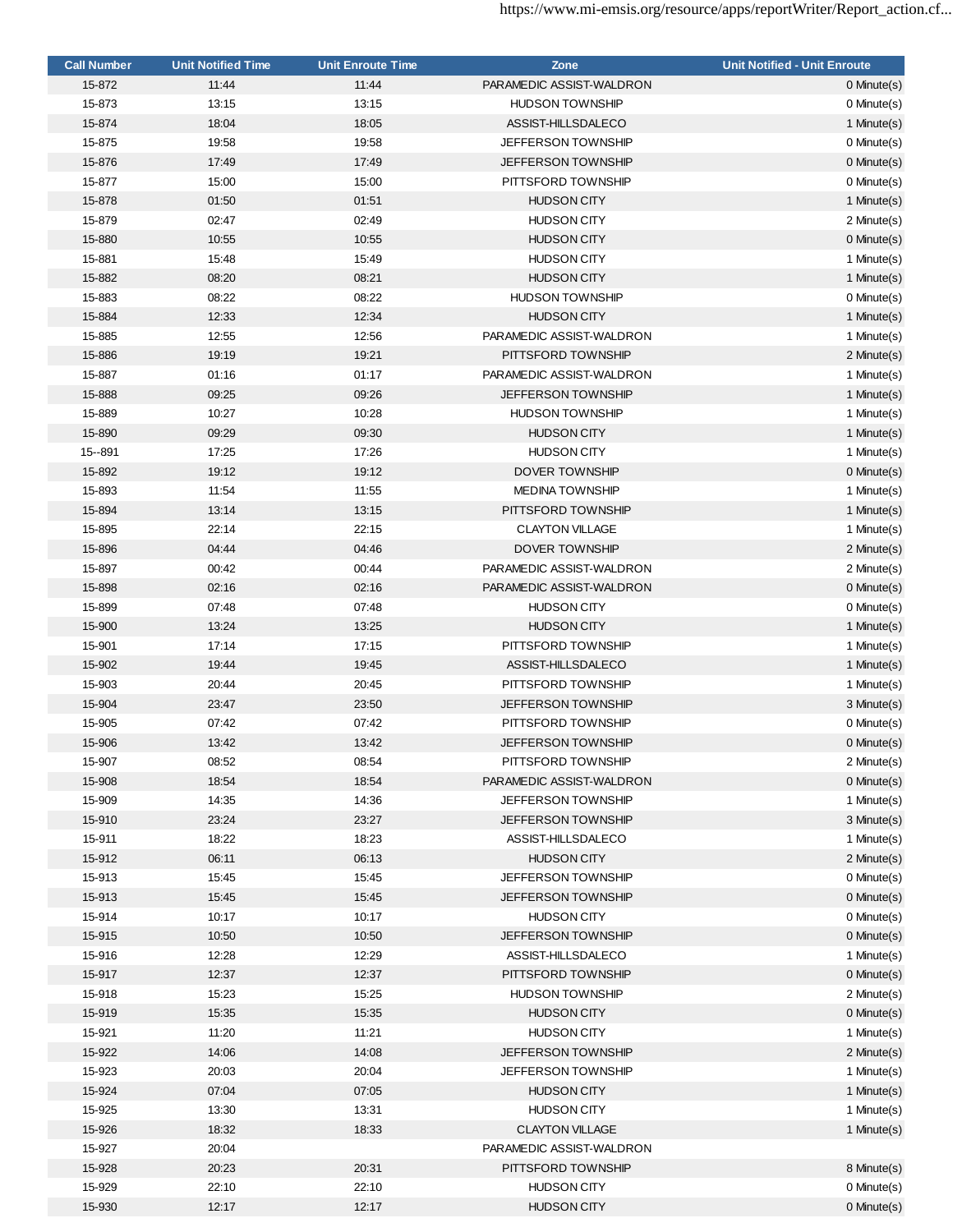| <b>Call Number</b> | <b>Unit Notified Time</b> | <b>Unit Enroute Time</b> | Zone                      | <b>Unit Notified - Unit Enroute</b> |
|--------------------|---------------------------|--------------------------|---------------------------|-------------------------------------|
| 15-931             | 11:01                     | 11:03                    | PITTSFORD TOWNSHIP        | 2 Minute(s)                         |
| 15-933             | 19:29                     | 19:30                    | <b>HUDSON CITY</b>        | 1 Minute(s)                         |
| 15-934             | 22:57                     | 22:59                    | PITTSFORD TOWNSHIP        | 2 Minute(s)                         |
| 15-935             | 09:12                     | 09:12                    | <b>HUDSON CITY</b>        | $0$ Minute $(s)$                    |
| 15-936             | 00:29                     | 00:30                    | <b>HUDSON TOWNSHIP</b>    | 1 Minute(s)                         |
| 15-937             | 02:45                     | 02:46                    | <b>HUDSON CITY</b>        | 1 Minute(s)                         |
| 15-938             | 05:34                     | 05:35                    | PARAMEDIC ASSIST-WALDRON  | 1 Minute(s)                         |
| 15-939             | 22:09                     | 22:10                    | <b>HUDSON TOWNSHIP</b>    | 1 Minute(s)                         |
| 15-940             | 08:12                     | 08:13                    | PITTSFORD TOWNSHIP        | 1 Minute(s)                         |
| 15-941             | 14:05                     | 14:06                    | <b>MEDINA TOWNSHIP</b>    | 1 Minute(s)                         |
| 15-942             | 19:12                     | 19:13                    | <b>HUDSON CITY</b>        | 1 Minute(s)                         |
| 15-943             | 22:54                     | 22:55                    | <b>JEFFERSON TOWNSHIP</b> | 1 Minute(s)                         |
| 15-944             | 09:32                     | 09:33                    | <b>HUDSON CITY</b>        | 1 Minute(s)                         |
| 15-945             | 10:45                     | 10:45                    | PITTSFORD TOWNSHIP        | 0 Minute(s)                         |
| 15-946             | 16:21                     | 16:22                    | <b>HUDSON CITY</b>        | 1 Minute(s)                         |
| 15-947             | 14:30                     | 14:30                    | PARAMEDIC ASSIST-WALDRON  | 0 Minute(s)                         |
| 15-948             | 15:16                     | 15:17                    | PITTSFORD TOWNSHIP        | 1 Minute(s)                         |
| 15-949             | 03:08                     | 03:10                    | <b>HUDSON TOWNSHIP</b>    |                                     |
| 15-950             | 07:43                     | 07:43                    | ASSIST-HILLSDALECO        | 2 Minute(s)<br>0 Minute(s)          |
|                    |                           |                          |                           |                                     |
| 15-951             | 16:00                     | 16:01                    | PITTSFORD TOWNSHIP        | 1 Minute(s)                         |
| 15-952             | 17:44                     | 17:44                    | <b>HUDSON CITY</b>        | 0 Minute(s)                         |
| 15-953             | 18:22                     | 18:23                    | PITTSFORD TOWNSHIP        | 1 Minute(s)                         |
| 15-954             | 18:39                     | 18:40                    | <b>JEFFERSON TOWNSHIP</b> | 1 Minute(s)                         |
| 15-955             | 19:14                     | 19:14                    | <b>HUDSON CITY</b>        | $0$ Minute $(s)$                    |
| 15-956             | 23:30                     | 23:32                    | <b>JEFFERSON TOWNSHIP</b> | 2 Minute(s)                         |
| 15-957             | 10:16                     | 10:18                    | PARAMEDIC ASSIST-WALDRON  | 2 Minute(s)                         |
| 15-958             | 12:17                     | 12:18                    | ASSIST-HILLSDALECO        | 1 Minute(s)                         |
| 15-959             | 18:38                     | 18:39                    | <b>MEDINA TOWNSHIP</b>    | 1 Minute(s)                         |
| 15-960             | 19:55                     | 19:55                    | <b>HUDSON CITY</b>        | 0 Minute(s)                         |
| 15-961             | 21:58                     | 22:02                    | PARAMEDIC ASSIST-WALDRON  | 4 Minute(s)                         |
| 15-962             | 06:45                     | 06:46                    | <b>HUDSON CITY</b>        | 1 Minute(s)                         |
| 15-963             | 11:53                     | 11:53                    | PARAMEDIC ASSIST-WALDRON  | 0 Minute(s)                         |
| 15-964             | 16:53                     | 16:53                    | ASSIST-HILLSDALECO        | 0 Minute(s)                         |
| 15-965             | 17:55                     | 17:55                    | <b>HUDSON TOWNSHIP</b>    | 0 Minute(s)                         |
| 15-966             | 09:55                     | 09:57                    | <b>HUDSON CITY</b>        | 2 Minute(s)                         |
| 15-967             | 10:02                     | 10:02                    | <b>JEFFERSON TOWNSHIP</b> | $0$ Minute $(s)$                    |
| 15-968             | 10:59                     | 11:02                    | PARAMEDIC ASSIST-WALDRON  | 3 Minute(s)                         |
| 15-969             | 15:18                     | 15:19                    | PITTSFORD TOWNSHIP        | 1 Minute(s)                         |
| 15-970             | 21:15                     | 21:16                    | <b>HUDSON TOWNSHIP</b>    | 1 Minute(s)                         |
| 15-971             | 03:18                     | 03:19                    | <b>JEFFERSON TOWNSHIP</b> | 1 Minute(s)                         |
| 15-972             | 22:28                     | 22:29                    | PARAMEDIC ASSIST-WALDRON  | 1 Minute(s)                         |
| 15-973             | 19:08                     | 19:09                    | <b>HUDSON CITY</b>        | 1 Minute(s)                         |
| 15-974             | 22:14                     | 22:15                    | PITTSFORD TOWNSHIP        | 1 Minute(s)                         |
| 15-975             | 10:24                     | 10:25                    | PITTSFORD TOWNSHIP        | 1 Minute(s)                         |
| 15-976             | 12:52                     | 12:54                    | <b>JEFFERSON TOWNSHIP</b> | 2 Minute(s)                         |
| 15-977             | 16:07                     | 16:07                    | <b>HUDSON TOWNSHIP</b>    | 0 Minute(s)                         |
| 15-978             | 17:45                     | 17:45                    | <b>JEFFERSON TOWNSHIP</b> | 0 Minute(s)                         |
| 15-979             | 21:50                     | 21:50                    | <b>JEFFERSON TOWNSHIP</b> | 0 Minute(s)                         |
| 15-980             | 00:14                     | 00:14                    | PARAMEDIC ASSIST-WALDRON  | 0 Minute(s)                         |
| 15-981             | 12:24                     | 12:25                    | PARAMEDIC ASSIST-WALDRON  | 1 Minute(s)                         |
| 15-982             | 21:15                     | 21:15                    | PARAMEDIC ASSIST-WALDRON  | 0 Minute(s)                         |
| 15-983             | 23:02                     | 23:03                    | ASSIST-HILLSDALECO        | 1 Minute(s)                         |
|                    |                           |                          |                           |                                     |
| 15-984             | 08:09                     | 08:09                    | PARAMEDIC ASSIST-WALDRON  | 0 Minute(s)                         |
| 15-984             | 23:02                     | 23:03                    | ASSIST-HILLSDALECO        | 1 Minute(s)                         |
| 15-985             | 08:12                     | 08:16                    | ASSIST-HILLSDALECO        | 4 Minute(s)                         |
| 15-986             | 12:43                     | 12:44                    | <b>HUDSON TOWNSHIP</b>    | 1 Minute(s)                         |
| 15-987             | 22:42                     | 22:44                    | <b>HUDSON TOWNSHIP</b>    | 2 Minute(s)                         |
| 15-988             | 00:48                     | 00:49                    | <b>CLAYTON VILLAGE</b>    | 1 Minute(s)                         |
| 15-989             | 07:39                     | 07:40                    | <b>CLAYTON VILLAGE</b>    | 1 Minute(s)                         |